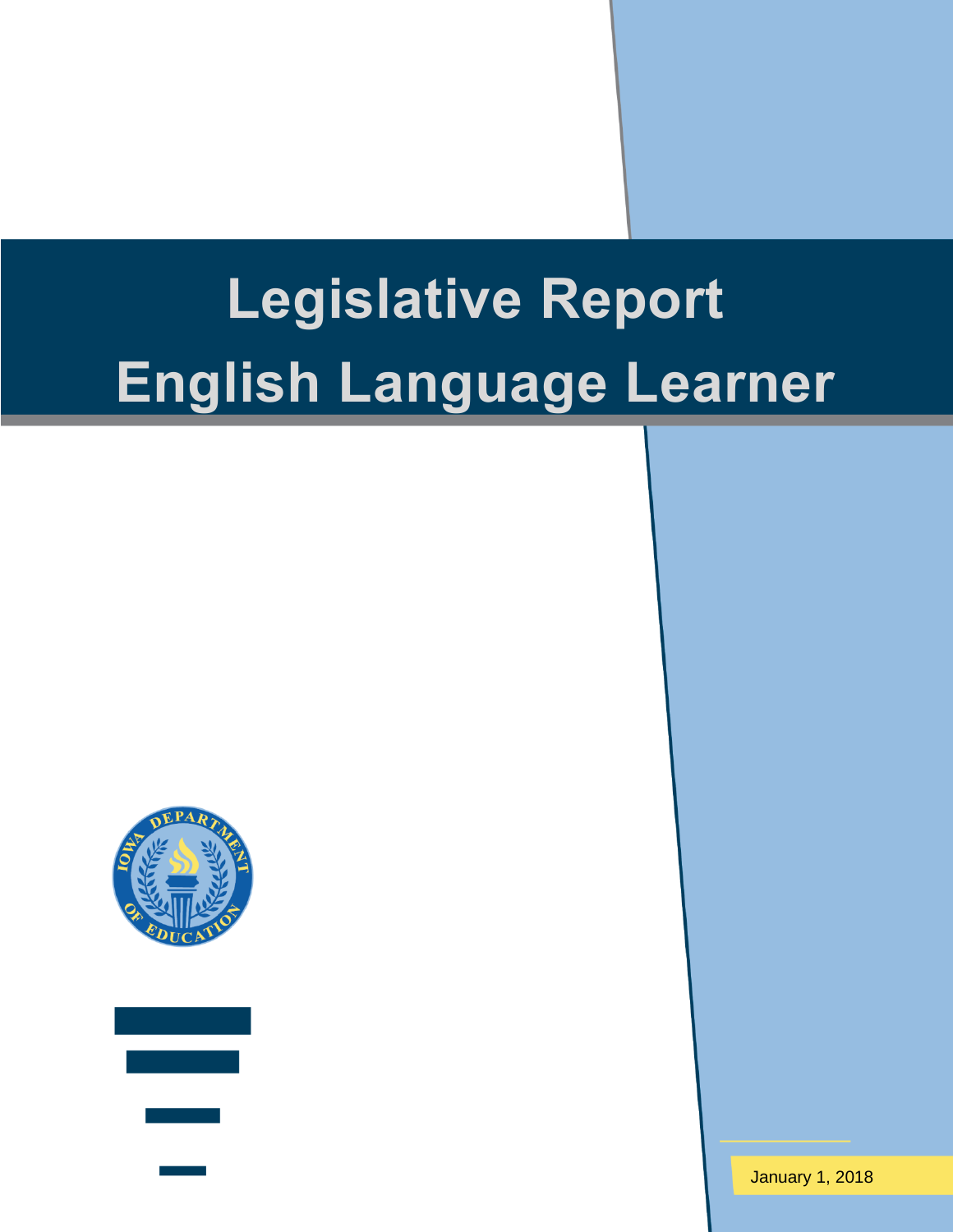# **State Board of Education**

State of Iowa Department of Education Grimes State Office Building 400 E. 14th Street Des Moines, IA 50319-0146

#### **State Board of Education**

Charles C. Edwards, Jr., President, Des Moines Michael L. Knedler, Vice President, Council Bluffs Brooke Axiotis, Des Moines Michael Bearden, Gladbrook Bettie Bolar, Marshalltown Diane Crookham-Johnson, Oskaloosa Angela English, Dyersville Mike May, Spirit Lake Mary Ellen Miller, Wayne County Robert Nishimwe, Student Member, Des Moines

#### **Administration**

Ryan M. Wise, Director and Executive Officer of the State Board of Education

#### **Division of Learning and Results**

W. David Tilly, Deputy Director

#### **Bureau of Educator Quality**

Linda Carroll, Bureau Chief Pam McDonnell, Consultant

#### **Bureau of Information and Analysis Services**

Jay Pennington, Bureau Chief

It is the policy of the Iowa Department of Education not to discriminate on the basis of race, creed, color, sexual orientation, gender identity, national origin, sex, disability, religion, age, political party affiliation, or actual or potential parental, family or marital status in its programs, activities, or employment practices as required by the Iowa Code sections 216.9 and 256.10(2), Titles VI and VII of the Civil Rights Act of 1964 (42 U.S.C. § 2000d and 2000e), the Equal Pay Act of 1973 (29 U.S.C. § 206, et seq.), Title IX (Educational Amendments, 20 U.S.C.§§ 1681 – 1688), Section 504 (Rehabilitation Act of 1973, 29 U.S.C. § 794), and the Americans with Disabilities Act (42 U.S.C. § 12101, et seq.). If you have questions or complaints related to compliance with this policy by the Iowa Department of Education, please contact the legal counsel for the Iowa Department of Education, Grimes State Office Building, 400 E. 14th Street, Des Moines, IA 50319-0146, telephone number: 515-281-5295, or the Director of the Office for Civil Rights, U.S. Department of Education, Citigroup Center, 500 W. Madison Street, Suite 1475, Chicago, IL 60661-4544, telephone number: 312-730-1560, FAX number: 312-730-1576, TDD number: 877-521-2172, email: OCR.Chicago@ed.gov.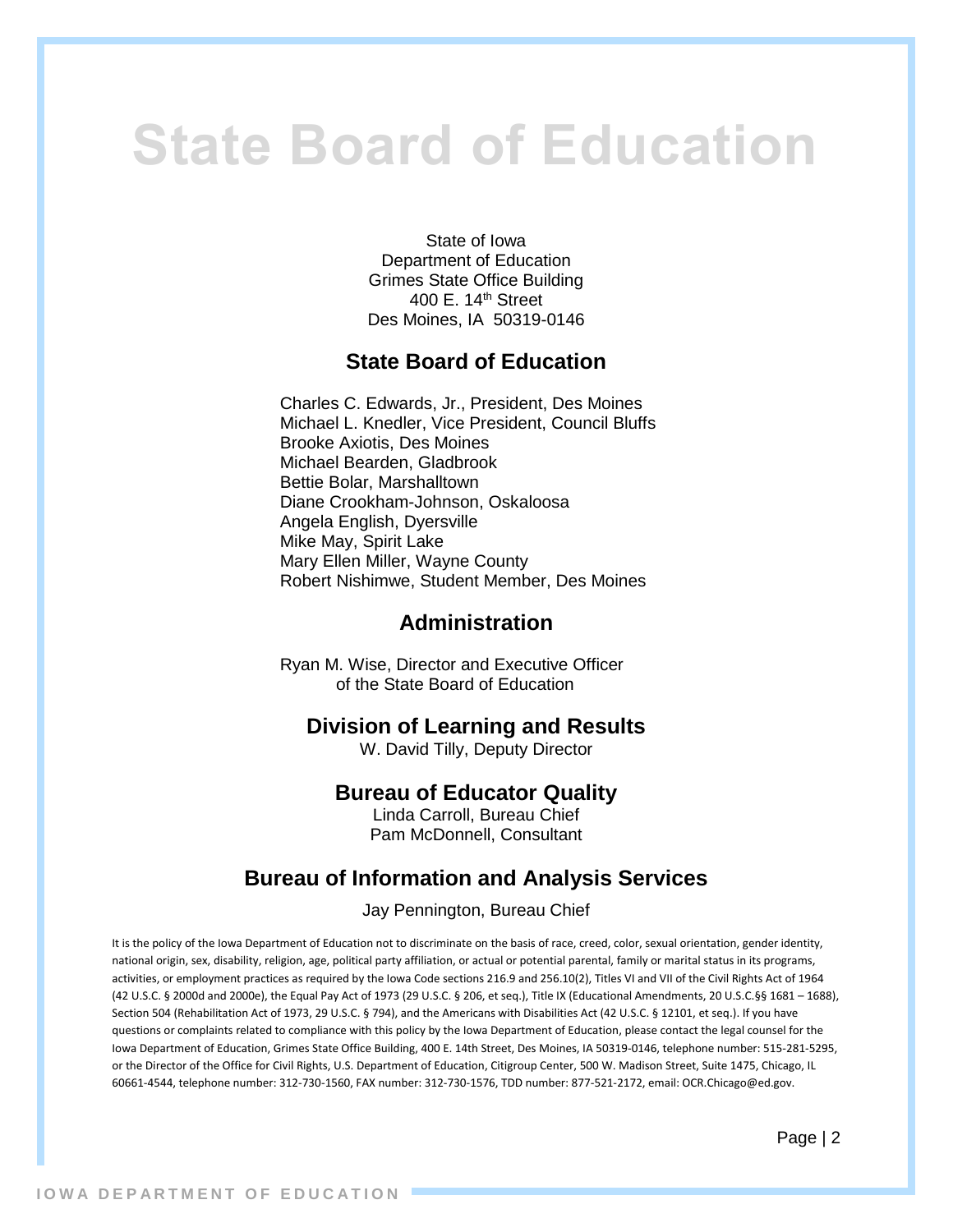### **CONTENTS**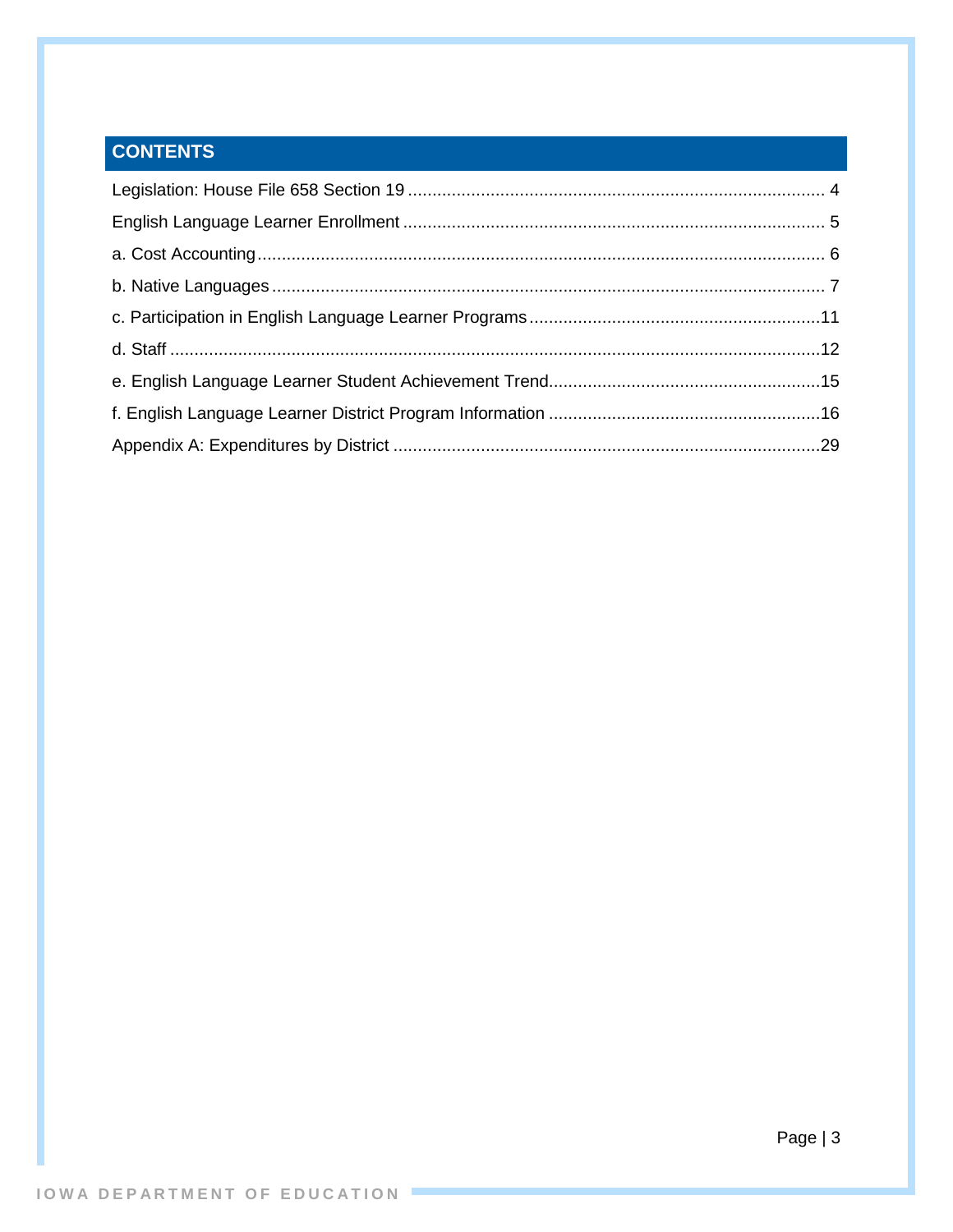#### <span id="page-3-0"></span>**LEGISLATION: HOUSE FILE 658 SECTION 19**

By November 1, 2017, the twenty-five Iowa school districts with the largest number of students identified as limited English proficient and providing educational programming because of that identification shall submit a report to the department in a manner prescribed by the department that includes the following information:

a. A cost accounting of moneys expended on limited English proficiency programming by the school district.

b. An identification of all native languages represented by limited English proficient students who are served by the school district.

c. The average number of years spent in English language learner programming for limited English proficient students served by the school district.

d. The number of full-time equivalent employees directly serving limited English proficient students and the student-to-teacher ratios for such students.

e. A review of the number and the percentage of the total of limited English proficient students achieving English language proficiency over the previous five years.

f. A list of English language learner programs not developed by the district that are being utilized by the school district for limited English proficient students.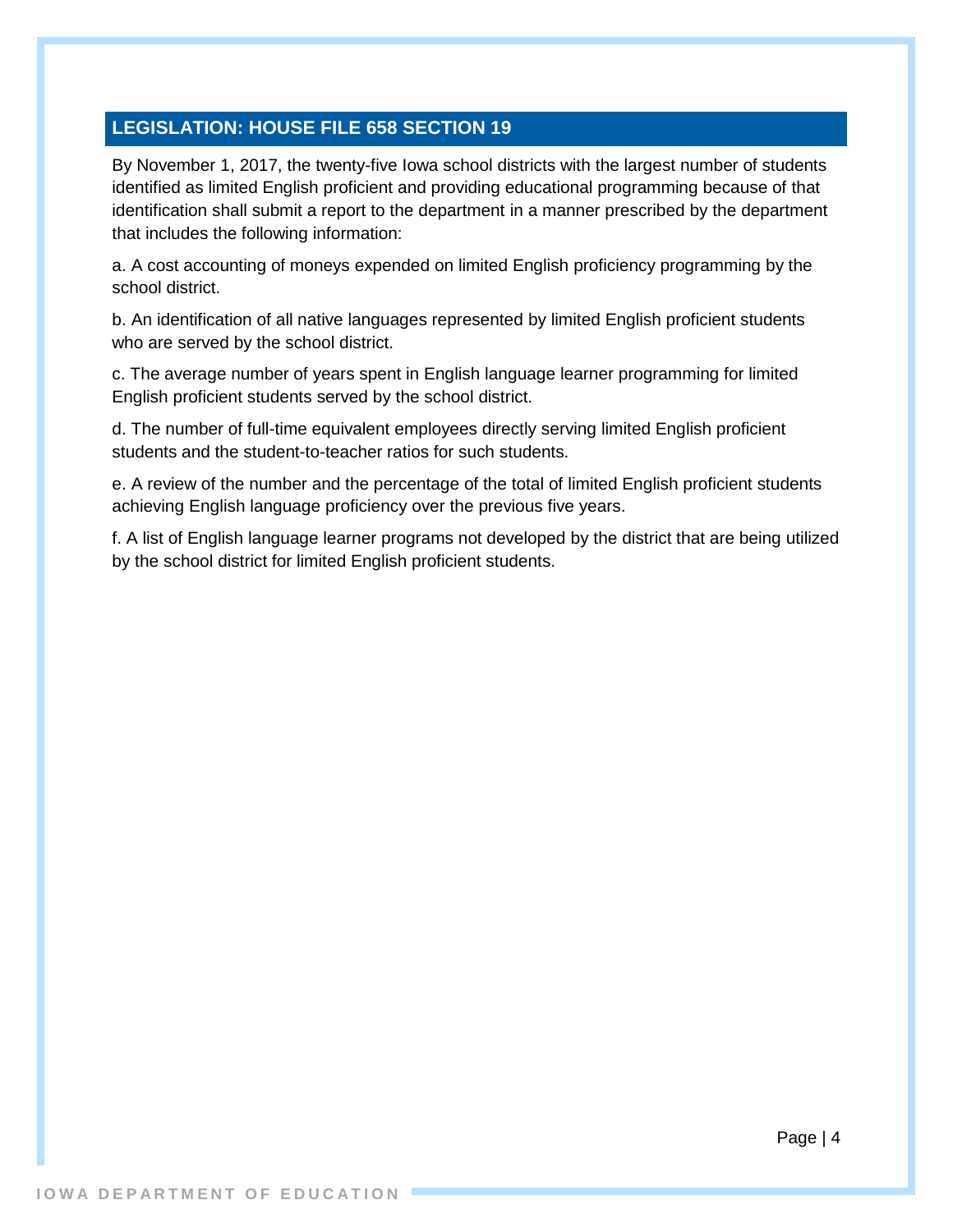#### <span id="page-4-0"></span>**ENGLISH LANGUAGE LEARNER ENROLLMENT**

House File (HF) 685 required the Iowa Department of Education (IDE) to deliver a report to the legislature about the twenty-five districts serving the largest number of English language learner (ELL) students. Below are the K-12 enrollment counts and the number of ELL students reported by the twenty-five districts included in this report. The districts which were included represent the largest number of ELL students served during the 2016-17 school year.

| <b>District</b>       | <b>Total K-12 Enrollment</b> | <b>Number of ELL Students</b> |
|-----------------------|------------------------------|-------------------------------|
| Ames                  | 4,283                        | 203                           |
| <b>Cedar Rapids</b>   | 16,021                       | 787                           |
| <b>Clarke</b>         | 1,344                        | 205                           |
| Columbus              | 696                          | 213                           |
| <b>Council Bluffs</b> | 8,701                        | 540                           |
| Davenport             | 14,912                       | 380                           |
| Denison               | 2,160                        | 1,289                         |
| Des Moines            | 31,939                       | 6,800                         |
| Dubuque               | 10,360                       | 271                           |
| Iowa City             | 13,516                       | 1,395                         |
| Johnston              | 6,886                        | 390                           |
| Marshalltown          | 4,898                        | 1,814                         |
| <b>Muscatine</b>      | 4,901                        | 362                           |
| Ottumwa               | 4,289                        | 672                           |
| Perry                 | 1,738                        | 439                           |
| Postville             | 695                          | 234                           |
| <b>Sioux Center</b>   | 1,288                        | 221                           |
| Sioux City            | 14,064                       | 2,287                         |
| South Tama            | 1,460                        | 240                           |

#### **FALL 2016 ENROLLMENT**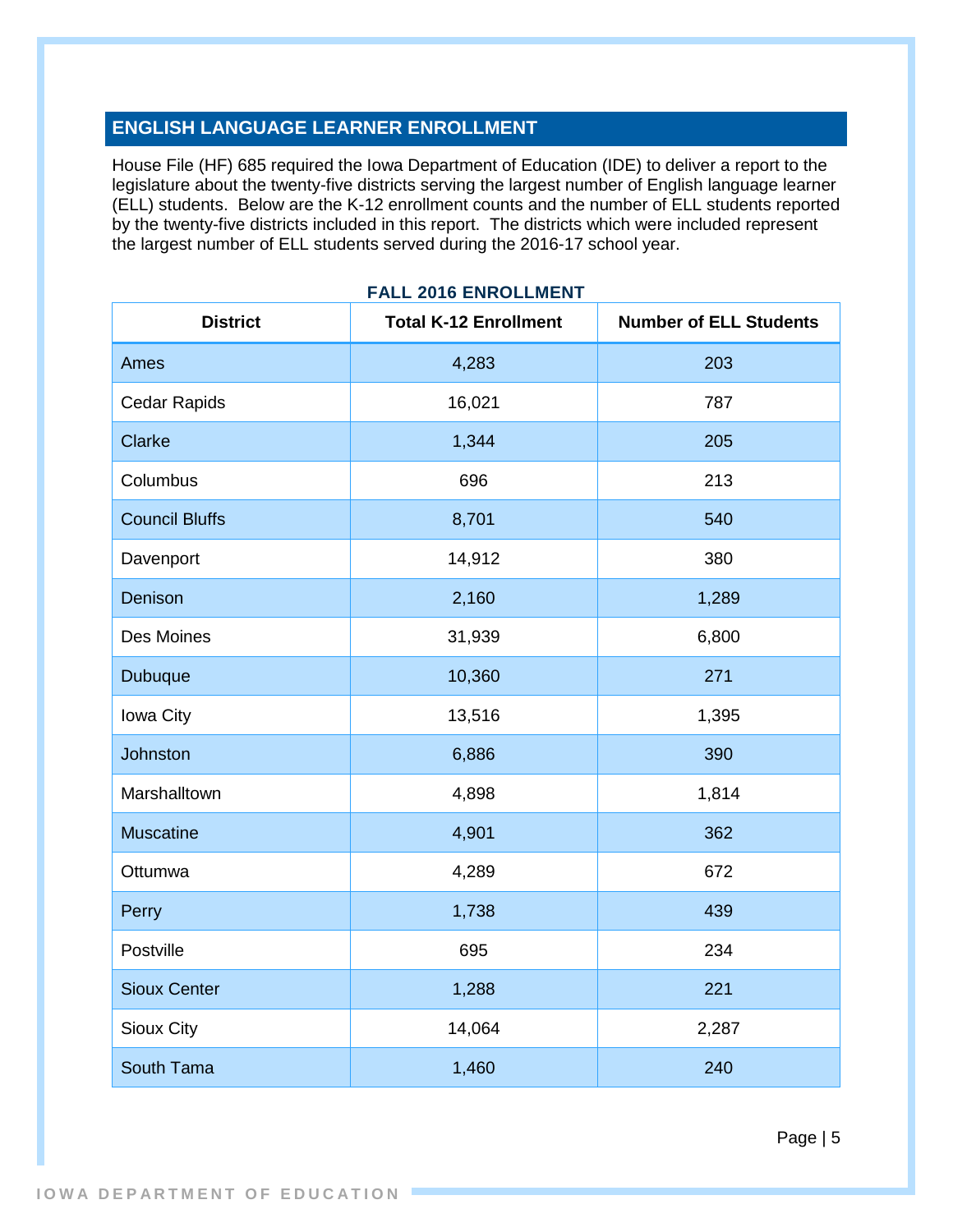| Storm Lake              | 2,334   | 1,015  |
|-------------------------|---------|--------|
| Urbandale               | 3,971   | 363    |
| Waterloo                | 10,395  | 968    |
| Waukee                  | 9,683   | 423    |
| <b>West Des Moines</b>  | 8,762   | 932    |
| <b>West Liberty</b>     | 1,268   | 296    |
| <b>Total Enrollment</b> | 180,564 | 22,739 |

Source: Iowa Department of Education, Fall 2016 Student Reporting in Iowa collection

In the 2016-17 school year, there were 481,588 K-12 students in Iowa school districts statewide. The twenty-five districts serving the largest number of ELL students accounted for 37.5 percent of all students statewide (180,564 of 481,588). In 2016-17, there were 333 total school districts. This report highlights twenty-five districts which represents 7.5 percent of the total number of districts.

While these twenty-five districts represent a portion of the state's school districts, it includes the districts which serve the majority of ELL students across Iowa. In total, 243 districts reported serving an ELL student during the 2016-17 school year. The top twenty-five districts reported 22,739 ELL students in the 2016-17 school year. All districts combined, reported 28,092 ELL students during this same period. This suggests a significant concentration of ELL students to a handful of districts included in this report which account for 80.9 percent of ELL students served statewide.

The data presented in this section is taken from the fall 2016 Student Reporting in Iowa (SRI) data collection which represents students enrolled as of October 1. All data in this report includes the most recent information available across all of the required components.

#### <span id="page-5-0"></span>**A. COST ACCOUNTING**

Legislative Requirement: A cost accounting of moneys expended on limited English proficiency programming by the school district.

The Department annually collects district expenditures as part of the Certified Annual Financial Reports collection. The table below provides a summary of expenditures by function and object code during fiscal year 2016. A full list of expenditures by district can be found in Appendix A.

| Object Code              | <b>Total Expenditure</b> | Percent |
|--------------------------|--------------------------|---------|
| <b>Salaries</b>          | \$20,009,252             | 71.3%   |
| <b>Benefits</b>          | \$7,761,435              | 27.7%   |
| <b>Purchase Services</b> | \$144,980                | 0.5%    |

#### **FISCAL YEAR 2016 EXPENDITURES – TOP 25 DISTRICTS**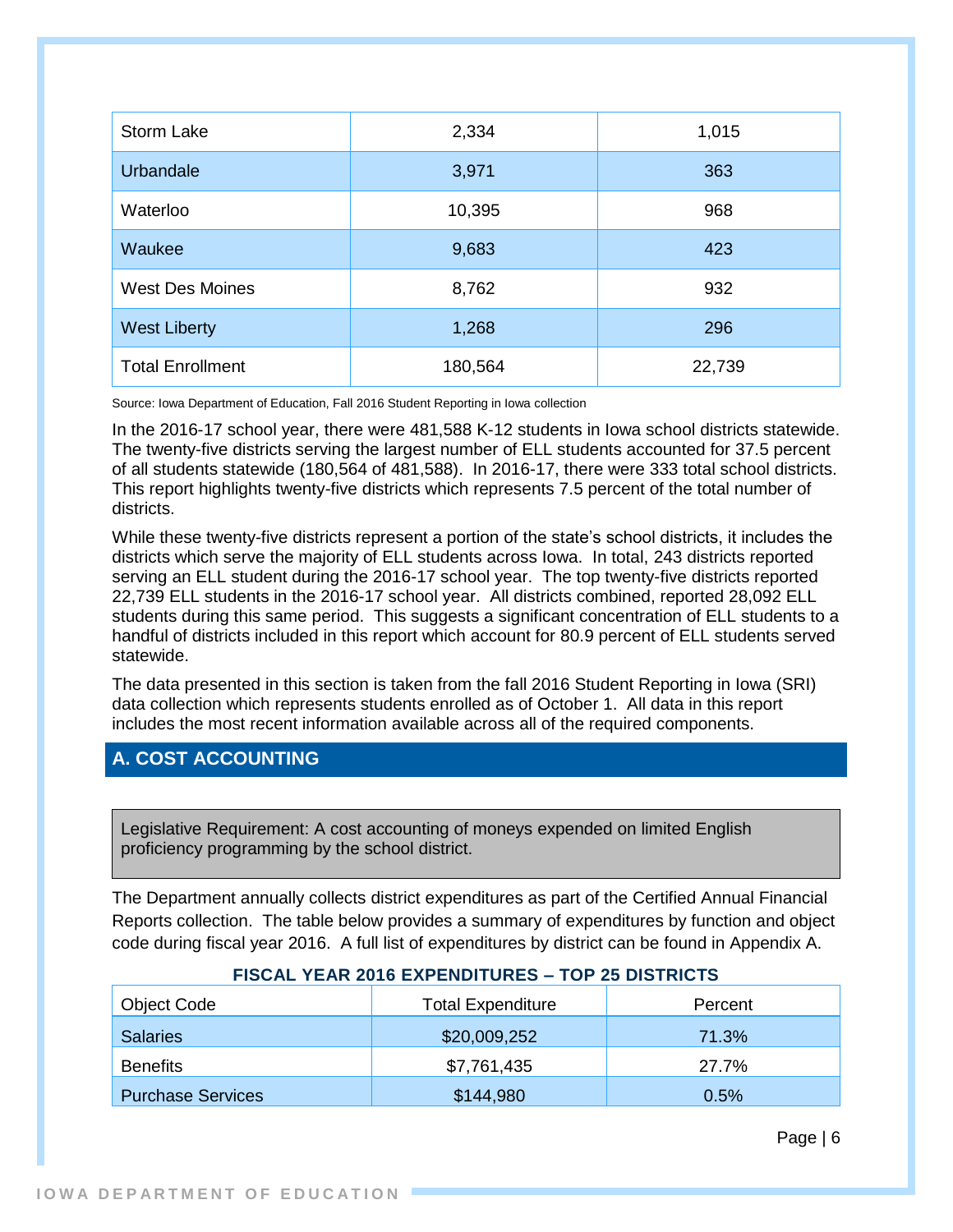| Supplies                      | \$111,916    | 0.4% |
|-------------------------------|--------------|------|
| Equipment/Miscellaneous/Other | \$39,806     | 0.1% |
| Total                         | \$28,067,390 | 100% |

Source: Iowa Department of Education, Fiscal Year 2016 Certified Annual Financial Reports (due to rounding totals may not equal)

| <b>FISCAL YEAR 2016 EXPENDITURES - TOP 25 DISTRICTS</b>       |                          |          |
|---------------------------------------------------------------|--------------------------|----------|
| <b>Function Category</b>                                      | <b>Total Expenditure</b> | Percent* |
| Instruction                                                   | \$27,164,312             | 96.8%    |
| <b>Student Support</b>                                        | \$6,665                  | 0.0%     |
| <b>Staff Support</b>                                          | \$342,915                | 1.2%     |
| Administration                                                | \$45,880                 | 0.2%     |
| Operations/Transportation/<br><b>Community Services/Other</b> | \$507,617                | 1.8%     |
| Total                                                         | \$28,067,390             | 100%     |

Source: Iowa Department of Education, Fiscal Year 2016 Certified Annual Financial Reports (due to rounding totals may not equal)

During fiscal year 2016, there were \$34,238,258 in expenditures reported for ELL programs for all districts statewide. Similar to the trend in enrollment, where the top twenty-five districts served 81 percent of students statewide, expenditures show a similar pattern. There were \$28,067,390 in expenditures reported by the twenty-five districts serving the largest number of ELL students which accounted for 82 percent of statewide expenditures. As would be expected, the vast majority of expenditures were spent on salaries or benefits (99 percent) and focused on instruction (96.8 percent).

#### <span id="page-6-0"></span>**B. NATIVE LANGUAGES**

Legislative Requirement: An identification of all native languages represented by limited English proficient students who are served by the school district.

Approximately, two thirds (65.5 percent) of Iowa's ELL students speak Spanish as their native language. However, after that language, no additional language represented more than 3.8 percent of the percentage of ELLs speaking that language. These data suggest a large concentration of Spanish speaking ELL students, but after that no other languages reported represent a large grouping of native speakers. Instead, you see a large diversity of native languages reported in the largest twenty-five districts serving ELL student across Iowa.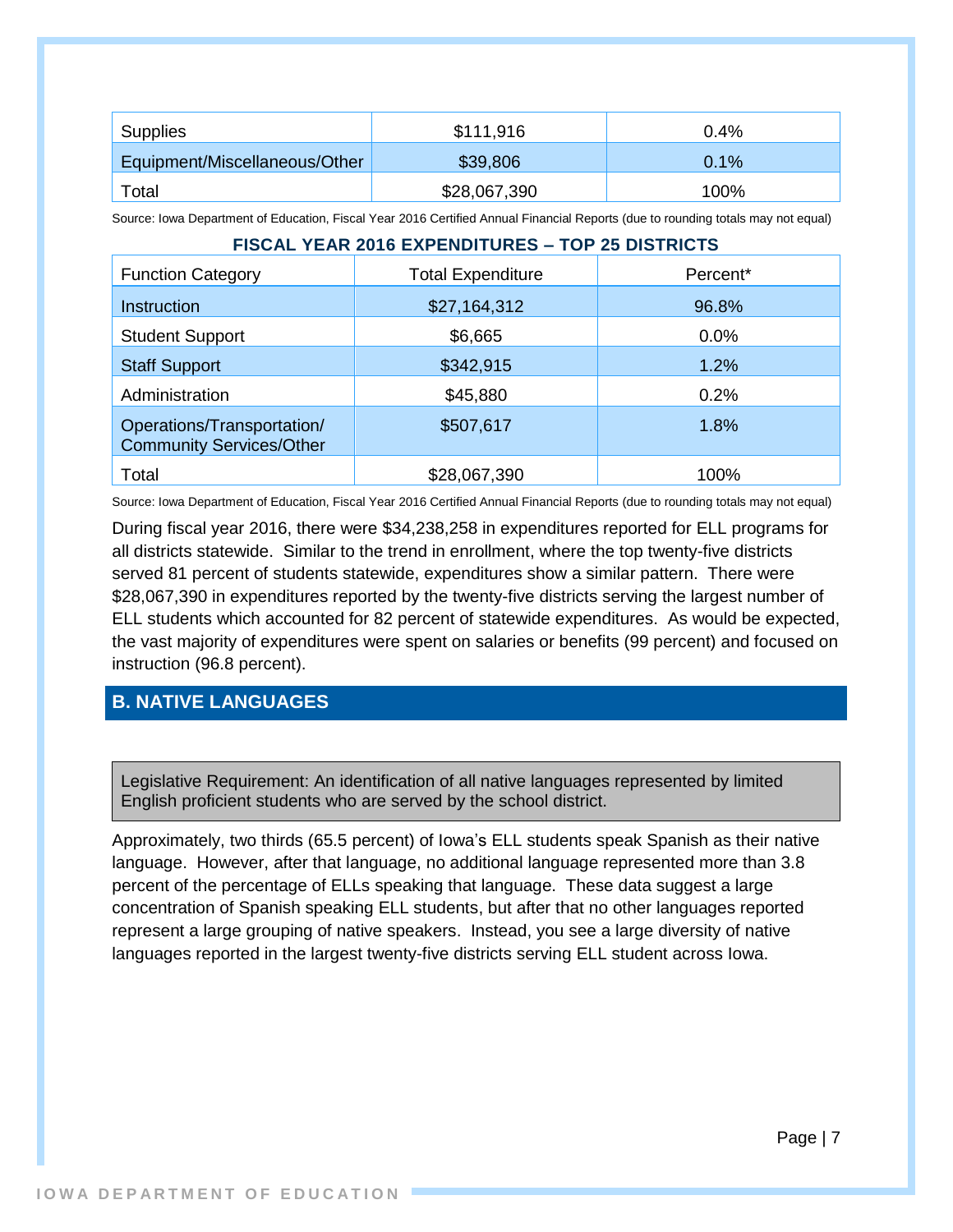| <b>Native Language</b>                        | <b>Frequency</b> | <b>Percent</b> |
|-----------------------------------------------|------------------|----------------|
| Spanish                                       | 14,577           | 65.5%          |
| Karen languages                               | 849              | 3.8%           |
| Arabic                                        | 754              | 3.4%           |
| Swahili                                       | 568              | 2.6%           |
| <b>Burmese</b>                                | 540              | 2.4%           |
| Vietnamese                                    | 492              | 2.2%           |
| <b>Bosnian</b>                                | 487              | 2.2%           |
| Somali                                        | 407              | 1.8%           |
| Nepali                                        | 327              | 1.5%           |
| Marshallese                                   | 322              | 1.4%           |
| Nilo-Saharan (Other)                          | 322              | 1.4%           |
| French                                        | 317              | 1.4%           |
| Lao                                           | 195              | 0.9%           |
| Chinese                                       | 161              | 0.7%           |
| Creoles and pidgins, English based<br>(Other) | 120              | 0.5%           |
| Pohnpeian                                     | 113              | 0.5%           |
| Rundi                                         | 112              | 0.5%           |
| <b>Dinka</b>                                  | 111              | 0.5%           |
| Hmong                                         | 110              | 0.5%           |
| Tigrinya                                      | 110              | 0.5%           |
| Kru languages                                 | 81               | 0.4%           |
| Kinyarwanda                                   | 71               | 0.3%           |
| Oromo                                         | 67               | 0.3%           |
| Albanian                                      | 42               | 0.2%           |
| Sino-Tibetan (Other)                          | 42               | 0.2%           |
| Telugu                                        | 41               | 0.2%           |
| Hindi                                         | 34               | 0.2%           |
| Amharic                                       | 32               | 0.1%           |
| Chuukese                                      | 32               | 0.1%           |
| Tagalog                                       | 30               | 0.1%           |
| Portuguese                                    | 28               | 0.1%           |
| <b>Central Khmer</b>                          | 27               | 0.1%           |
| <b>Uncoded languages</b>                      | 27               | 0.1%           |
| Russian                                       | 27               | 0.1%           |
| Urdu                                          | 27               | 0.1%           |
| Korean                                        | 25               | 0.1%           |
| <b>Kurukh</b>                                 | 24               | 0.1%           |
| Mon-Khmer (Other)                             | 24               | 0.1%           |
| Persian                                       | 22               | 0.1%           |
| Japanese                                      | 21               | 0.1%           |
| <b>Fulah</b>                                  | 20               | 0.1%           |
| Sundanese                                     | 20               | 0.1%           |
| Ewe                                           | 19               | 0.1%           |
| Lushai                                        | 18               | 0.1%           |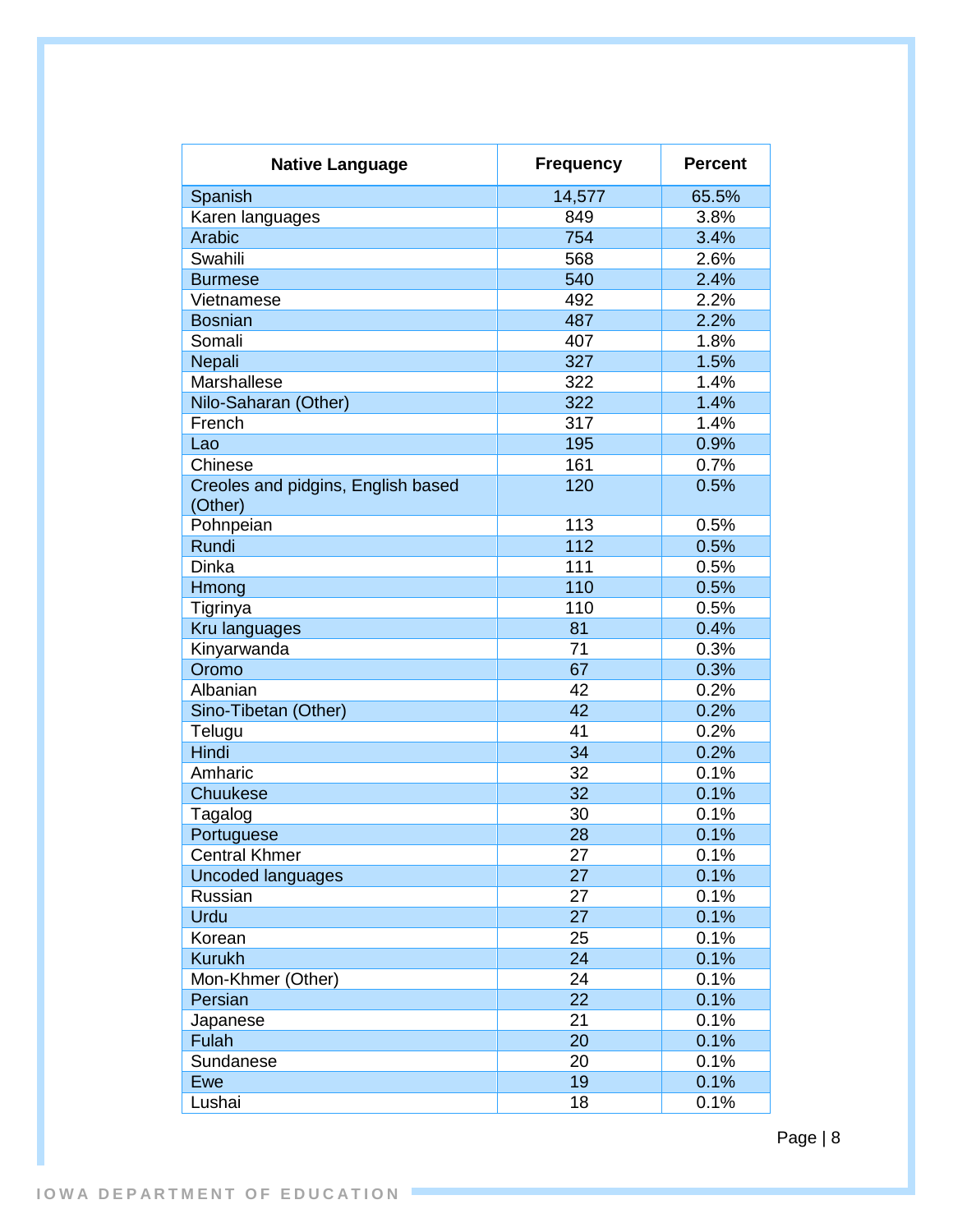| <b>Native Language</b>            | <b>Frequency</b> | <b>Percent</b> |
|-----------------------------------|------------------|----------------|
| Tamil                             | 18               | 0.1%           |
| Thai                              | 17               | 0.1%           |
| Gujarati                          | 16               | 0.1%           |
| Haitian                           | 15               | 0.1%           |
| Panjabi                           | 15               | 0.1%           |
| English, Middle (1100-1500)       | 14               | 0.1%           |
| Zapotec                           | 14               | 0.1%           |
| Lingala                           | 13               | 0.1%           |
| Malayalam                         | 13               | 0.1%           |
| Mayan languages                   | 13               | 0.1%           |
| Niger-Kordofanian (Other)         | 12               | 0.1%           |
| Filipino                          | 11               | 0.0%           |
| Grebo                             | 11               | 0.0%           |
| Pashto                            | 11               | 0.0%           |
| Cushitic (Other)                  | 10               | 0.0%           |
| Mandingo                          | 10               | 0.0%           |
| <b>Basa</b>                       | $\overline{9}$   | 0.0%           |
| Afro-Asiatic (Other)              | 8                | 0.0%           |
| Bantu (Other)                     | 8                | 0.0%           |
| Creoles and pidgins, French-based | 8                | 0.0%           |
| (Other)                           |                  |                |
| <b>Turkish</b>                    | 8                | 0.0%           |
| Twi                               | 8                | 0.0%           |
| <b>Bambara</b>                    | $\overline{7}$   | 0.0%           |
| Kuanyama                          | $\overline{7}$   | 0.0%           |
| Serbian                           | $\overline{7}$   | 0.0%           |
| Acoli                             | 6                | 0.0%           |
| Bengali                           | 6                | 0.0%           |
| Creoles and pidgins (Other)       | 6                | 0.0%           |
| Italian                           | 6                | 0.0%           |
| Shan                              | 6                | 0.0%           |
| German                            | 5                | 0.0%           |
| Ganda                             | 5                | 0.0%           |
| Mende                             | $\overline{5}$   | 0.0%           |
| Ukrainian                         | 5                | 0.0%           |
| Afrikaans                         | $\overline{4}$   | 0.0%           |
| English, Old (ca.450-1100)        | 4                | 0.0%           |
| Hausa                             | $\overline{4}$   | 0.0%           |
| Hebrew                            | 4                | 0.0%           |
| <b>Kpelle</b>                     | $\overline{4}$   | 0.0%           |
| Kurdish                           | 4                | 0.0%           |
| Marathi                           | $\overline{4}$   | 0.0%           |
|                                   | 4                |                |
| Malay                             |                  | 0.0%           |
| <b>Polish</b>                     | $\overline{4}$   | 0.0%           |
| Cebuano                           | 3                | 0.0%           |
| Chinook jargon                    | 3                | 0.0%           |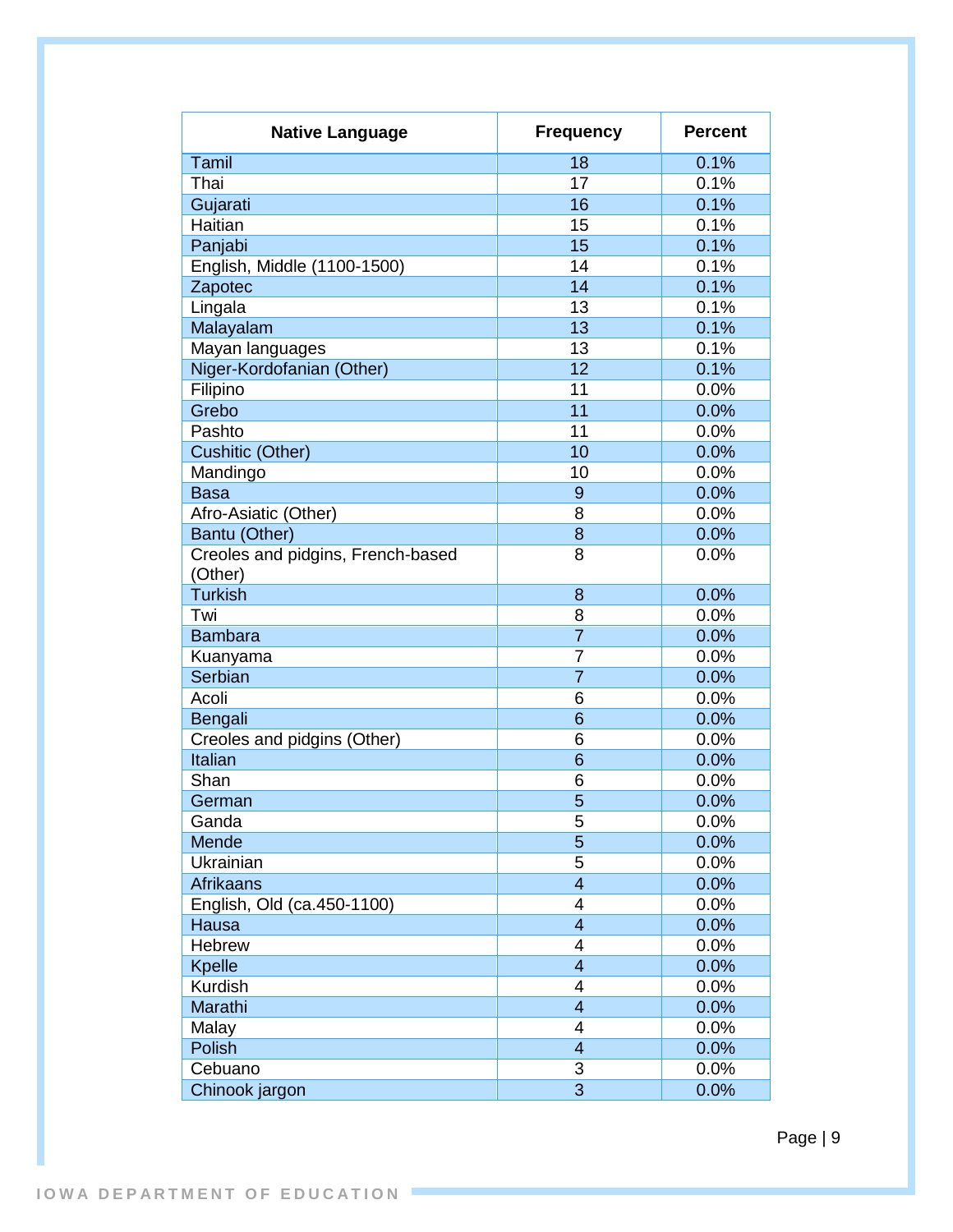| <b>Native Language</b>   | <b>Frequency</b>        | <b>Percent</b> |
|--------------------------|-------------------------|----------------|
| <b>Dutch</b>             | 3                       | 0.0%           |
| Indonesian               | 3                       | 0.0%           |
| Kannada                  | 3                       | 0.0%           |
| Kumyk                    | $\overline{3}$          | 0.0%           |
| Nauru                    | $\overline{3}$          | 0.0%           |
| <b>Navaho</b>            | $\overline{3}$          | 0.0%           |
| Nubian languages         | 3                       | 0.0%           |
| Quechua                  | $\overline{3}$          | 0.0%           |
| Samoan                   | 3                       | 0.0%           |
| Shona                    | $\overline{3}$          | 0.0%           |
| Tai (Other)              | $\overline{3}$          | 0.0%           |
| Yoruba                   | $\overline{3}$          | 0.0%           |
| Akan                     | $\overline{2}$          | 0.0%           |
| Algonquian languages     | $\overline{2}$          | 0.0%           |
| Dakota                   | $\overline{2}$          | 0.0%           |
| Croatian                 | $\overline{2}$          | 0.0%           |
| Hungarian                | $\overline{2}$          | 0.0%           |
| Judeo-Arabic             | $\overline{2}$          | 0.0%           |
| Kanuri                   | $\overline{2}$          | 0.0%           |
| Latin                    | $\overline{2}$          | 0.0%           |
| Multiple languages       | $\overline{2}$          | 0.0%           |
| North American Indian    | $\overline{2}$          | 0.0%           |
| Palauan                  | $\overline{2}$          | 0.0%           |
| Swedish                  | $\overline{2}$          | 0.0%           |
| <b>Uzbek</b>             | 2                       | 0.0%           |
| Akkadian                 | 1                       | 0.0%           |
| Southern Altai           | 1                       | 0.0%           |
| Assamese                 | 1                       | 0.0%           |
| Bemba                    | 1                       | 0.0%           |
| <b>Buginese</b>          | 1                       | 0.0%           |
| <b>Bulgarian</b>         | 1                       | 0.0%           |
| Mari                     | $\overline{1}$          | 0.0%           |
| Cree                     | 1                       | 0.0%           |
| Czech                    | 1                       | 0.0%           |
| Dyula                    | 1                       | 0.0%           |
| Fon                      | $\overline{1}$          | 0.0%           |
| Guarani                  | 1                       | 0.0%           |
| Igbo                     | $\overline{1}$          | 0.0%           |
| Karelian                 | 1                       | 0.0%           |
| Kutenai                  | 1                       | 0.0%           |
| Luo (Kenya and Tanzania) | 1                       | 0.0%           |
| Macedonian               | 1                       | 0.0%           |
| Mandar                   | 1                       | 0.0%           |
| Malagasy                 | $\overline{1}$          | 0.0%           |
| Nepal Bhasa              | 1                       | 0.0%           |
| Oriya                    | $\overline{\mathbf{1}}$ | 0.0%           |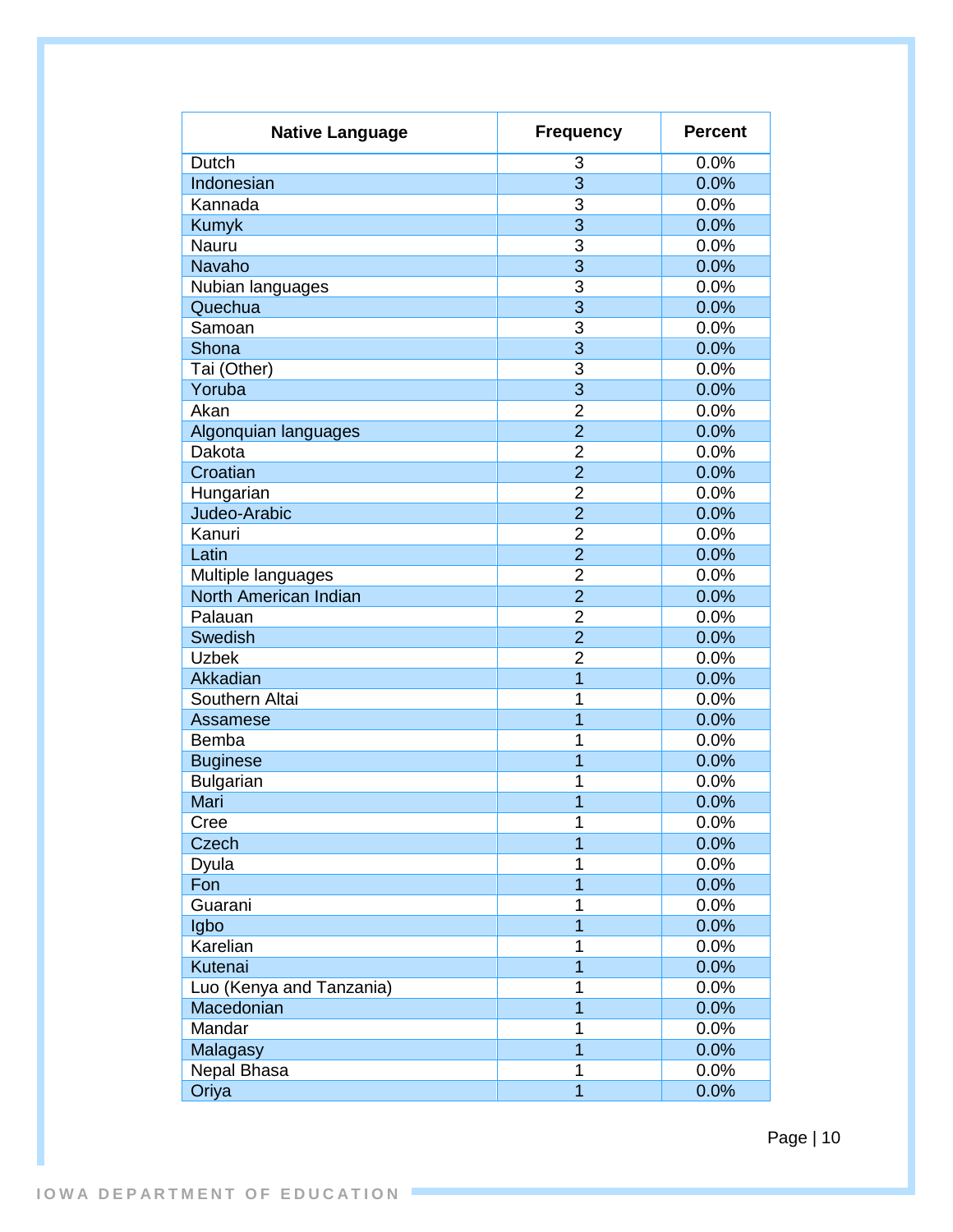| <b>Native Language</b> | <b>Frequency</b> | <b>Percent</b> |
|------------------------|------------------|----------------|
| Philippine (Other)     |                  | 0.0%           |
| Sango                  |                  | 0.0%           |
| Slovenian              |                  | 0.0%           |
| Soninke                |                  | 0.0%           |
| Swati                  |                  | 0.0%           |
| <b>Tatar</b>           | 4                | 0.0%           |
| Wolof                  | ◢                | 0.0%           |
| <b>Xhosa</b>           | 4                | 0.0%           |
| Zuni                   |                  | 0.0%           |
| Total                  | 22,262           | 100.0%         |

Source: Iowa Department of Education, 2016-17 Merged Student Reporting in Iowa data

The data in this table represents any student served throughout the school year. This differs slightly from the October 1 enrollment numbers because of student mobility.

#### <span id="page-10-0"></span>**C. PARTICIPATION IN ENGLISH LANGUAGE LEARNER PROGRAMS**

Legislative Requirement: The average number of years spent in English language learner programming for limited English proficient students served by the school district.

The Department analyzed data from the twenty-five districts with the largest number of ELL students served in a program during the 2016-17 school year. Key questions in the analysis included:

- 1. How many students were served during the 2016-17 school year?
- 2. What was the average number of years students were served in an ELL program?
- 3. For students that exited an ELL program during the 2016-17 school year, how many years on average were they served?
- 4. For students that were served in an ELL program, how many received additional state funding?

| <b>2016-17 ELL PROGRAM PARTICIPATION</b> |  |
|------------------------------------------|--|
| <b>TOP 25 DISTRICTS</b>                  |  |

| <b>Total Students Served</b>          | 22,739 |
|---------------------------------------|--------|
| <b>Average Years Served</b>           | 3.9    |
| Average Years Served Prior to Exiting | 3.7    |
| <b>Students Served and Funded</b>     | 14,155 |

Source: Iowa Department of Education, 2016-17 Merged Student Reporting in Iowa data

There were 22,739 ELL students served in an ELL program during the 2016-17 school year. For students who were enrolled during the 2016-17 school year, they were served on average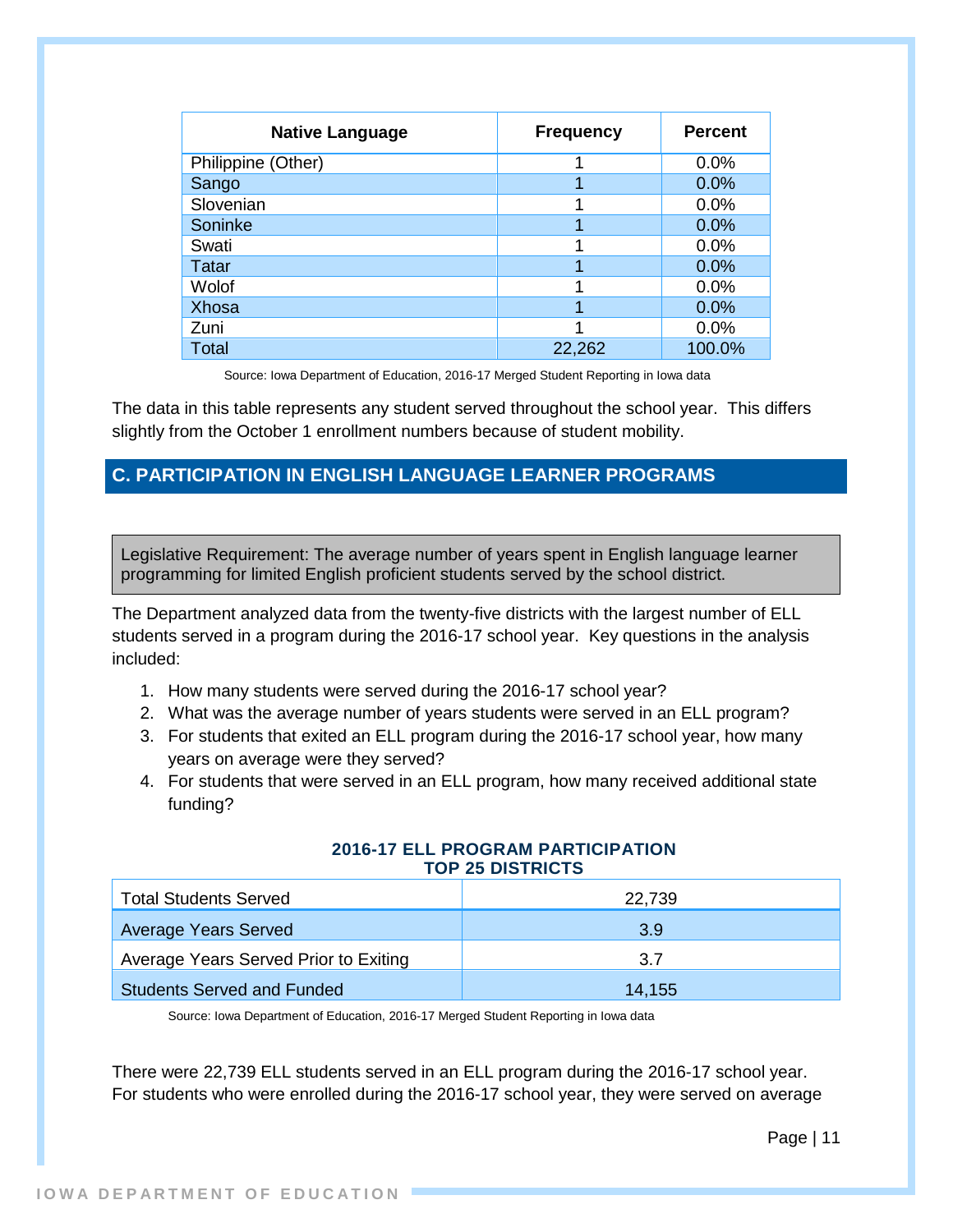3.9 years. Of those students that exited an ELL program during the 2016-17 school year, they had been served in an ELL program for 3.7 years. Lastly, of the 22,739 who were served in an ELL program, 14,155 students were funded. There are a variety of reason a student could have been served but not funded. Examples include: students who move in during the year and were not enrolled on October 1 or a student who exceeded the number of years available for funding. The data reported represents any student served throughout the school year. This differs slightly from the October 1 enrollment numbers because of student mobility.

#### <span id="page-11-0"></span>**D. STAFF**

Legislative Requirement: The number of full-time equivalent employees directly serving limited English proficient students and the student-to-teacher ratios for such students.

There were 501 full-time staff reported by districts as serving ELL programs during the 2016-17 school year. The below table provides a breakdown of staff by school district.

| <b>District Name</b>  | <b>Teachers</b> | <b>Support Staff</b> | <b>Total Staff</b> |
|-----------------------|-----------------|----------------------|--------------------|
| Ames                  | 6               | $\overline{0}$       | 6                  |
| Cedar Rapids          | 25              | 1                    | 26                 |
| Clarke                | 5               | $\overline{0}$       | 5                  |
| Columbus              | 4               | 0                    | $\overline{4}$     |
| <b>Council Bluffs</b> | 13              | $\overline{2}$       | 15                 |
| Davenport             | 17              | 0                    | 17                 |
| Denison               | 8               | $\overline{0}$       | 8                  |
| Des Moines            | 113             | 6                    | 119                |
| Dubuque               | 9               | $\overline{0}$       | 9                  |
| Iowa City             | 41              | $\mathbf{1}$         | 42                 |
| Johnston              | 9               | $\overline{0}$       | 9                  |
| Marshalltown          | 35              | $\mathbf{1}$         | 36                 |
| <b>Muscatine</b>      | 14              | $\overline{0}$       | 14                 |
| Ottumwa               | $\overline{7}$  | 0                    | $\overline{7}$     |

#### **2016-17 ELL PROGRAM STAFF TOP 25 DISTRICTS**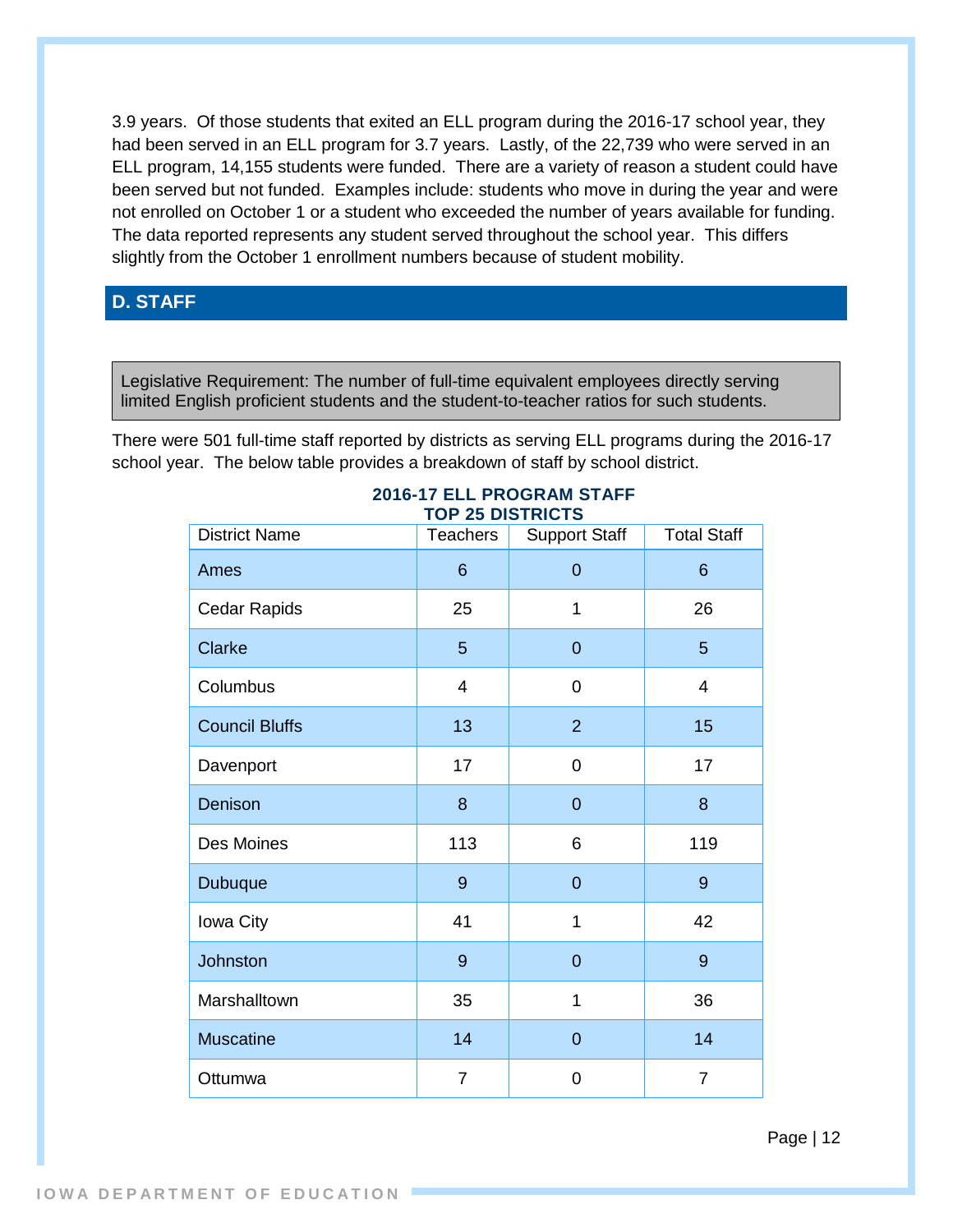| Perry                  | 10             | 1              | 11              |
|------------------------|----------------|----------------|-----------------|
| Postville              | 6              | 0              | 6               |
| <b>Sioux Center</b>    | $\overline{4}$ | $\overline{0}$ | $\overline{4}$  |
| <b>Sioux City</b>      | 39             | 0              | 39              |
| South Tama             | $6\phantom{1}$ | $\overline{0}$ | $6\phantom{1}6$ |
| <b>Storm Lake</b>      | 12             | 0              | 12              |
| <b>Urbandale</b>       | 16             | $\overline{0}$ | 16              |
| Waterloo               | 30             | 1              | 31              |
| Waukee                 | 11             | $\overline{0}$ | 11              |
| <b>West Des Moines</b> | 35             | 0              | 35              |
| <b>West Liberty</b>    | 13             | $\overline{0}$ | 13              |
| Total                  | 488            | 13             | 501             |

Source: Iowa Department of Education, 2016 Fall BEDS Staff collection

The below table provides a breakdown of the teacher to student ratio for the top 25 districts. The source of the data is the Student Reporting in Iowa collection for the student counts and the Fall Basic Education Data Survey staff collection for the staff information. This table represents the number of ELL teachers and the total number of ELL students served in a program reported by districts.

# **District Number of ELL Students Teachers ELL Teacher to Student Ratio** Ames 173 6 28.8 Cedar Rapids 776 25 31.0 Clarke 180 5 36.0 Columbus 212 4 53.0

#### **2016-17 ELL PROGRAM STUDENT-TEACHER RATIO TOP 25 DISTRICTS**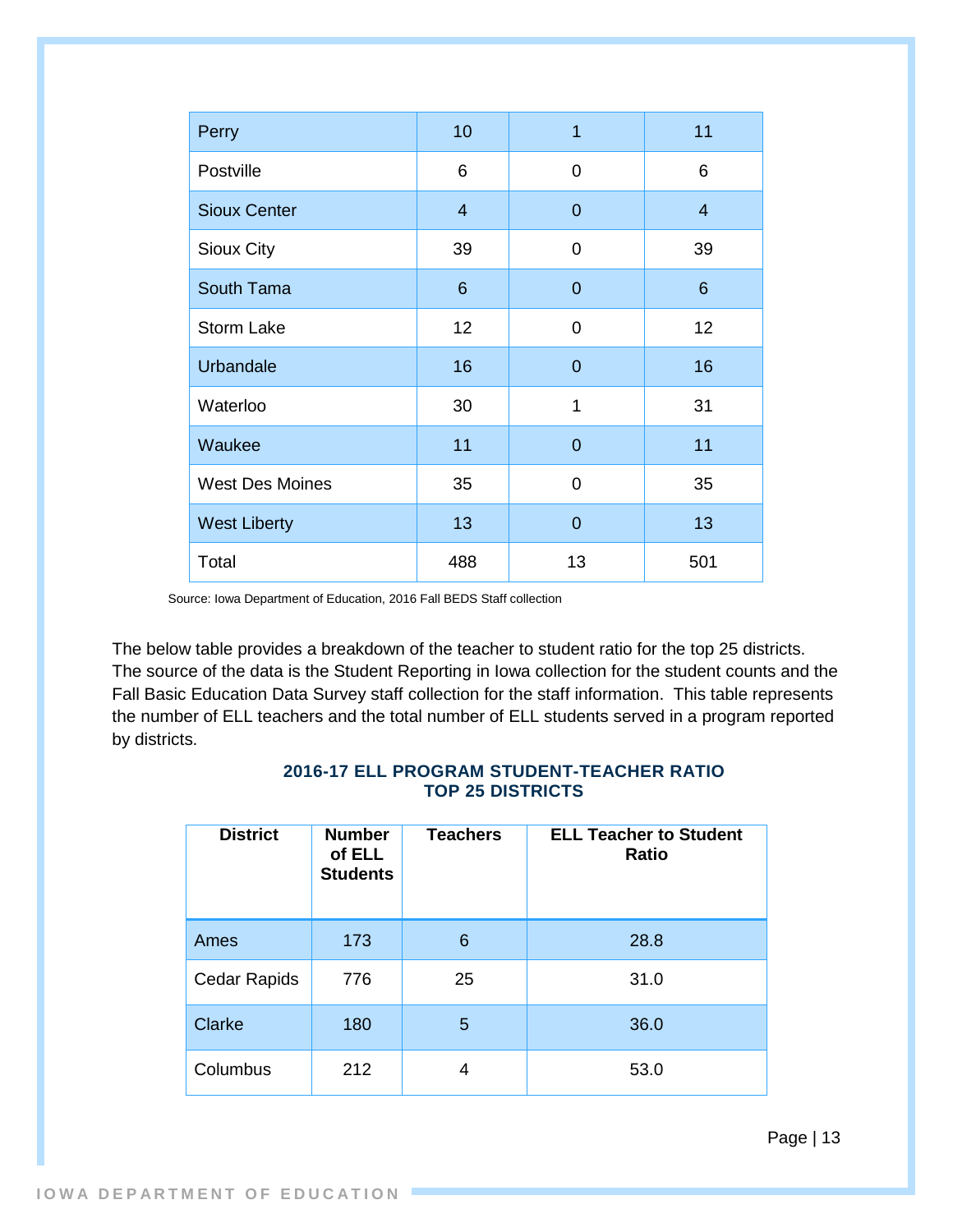| <b>Council Bluffs</b>     | 538   | 13             | 41.4  |
|---------------------------|-------|----------------|-------|
| Davenport                 | 359   | 17             | 21.1  |
| Denison                   | 1,286 | 8              | 160.8 |
| Des Moines                | 6,670 | 113            | 59.0  |
| Dubuque                   | 268   | $\overline{9}$ | 29.8  |
| Iowa City                 | 1,387 | 41             | 33.8  |
| <b>Johnston</b>           | 386   | $\overline{9}$ | 42.9  |
| Marshalltown              | 1,806 | 35             | 51.6  |
| <b>Muscatine</b>          | 359   | 14             | 25.6  |
| Ottumwa                   | 669   | $\overline{7}$ | 95.6  |
| Perry                     | 414   | 10             | 41.4  |
| Postville                 | 228   | 6              | 38.0  |
| <b>Sioux Center</b>       | 211   | $\overline{4}$ | 52.8  |
| Sioux City                | 2,284 | 39             | 58.6  |
| South Tama<br>County      | 240   | 6 <sup>°</sup> | 40.0  |
| <b>Storm Lake</b>         | 1,011 | 12             | 84.3  |
| <b>Urbandale</b>          | 350   | 16             | 21.9  |
| Waterloo                  | 946   | 30             | 31.5  |
| Waukee                    | 287   | 11             | 26.1  |
| <b>West Des</b><br>Moines | 927   | 35             | 26.5  |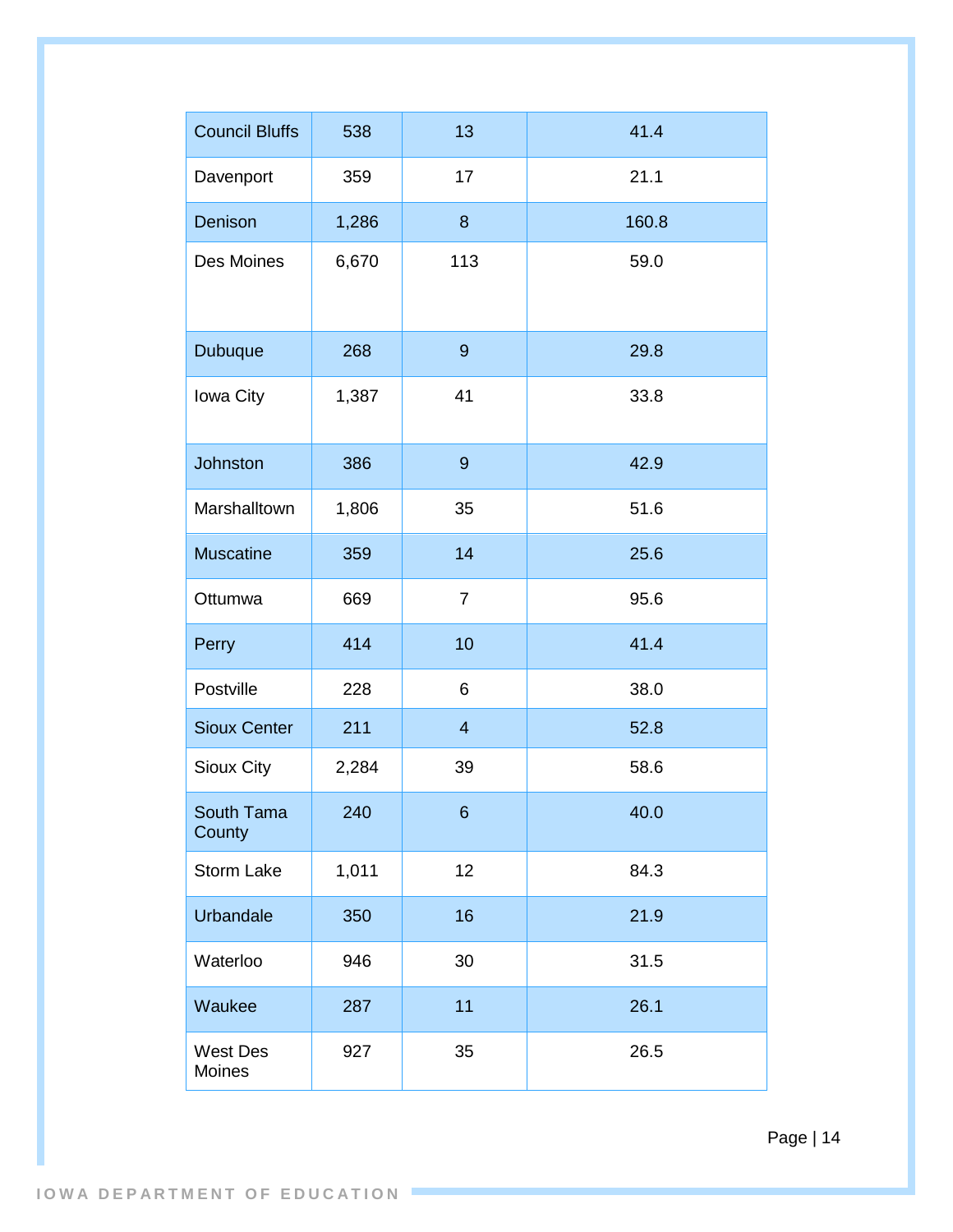| <b>West Liberty</b> | 296    | 13  | 22.8 |
|---------------------|--------|-----|------|
| Total               | 22,263 | 488 | 45.6 |

#### <span id="page-14-0"></span>**E. ENGLISH LANGUAGE LEARNER STUDENT ACHIEVEMENT TREND**

Legislative Requirement: A review of the number and the percentage of the total of limited English proficient students achieving English language proficiency over the previous five years.

In the 2015-16 school year, the State of Iowa transitioned from the Iowa English Language Development Assessment (I-ELDA) to the English Language Proficiency Assessment for the 21<sup>st</sup> Century (EPA21) to determine student proficiency for English language learners. The ELPA21 assessment measures growth in English language proficiency based on Iowa's English Language Proficiency (ELP) Standards. It is important to note there are significant differences between the I-ELDA and the ELPA21 assessment. This must be taken into account when examining proficiency trends across years.

|                                  | 2012-13                       |                 |                               | 2013-14                     |                               | 2014-15         |                               | *2015-16           |                        | *2016-17        |
|----------------------------------|-------------------------------|-----------------|-------------------------------|-----------------------------|-------------------------------|-----------------|-------------------------------|--------------------|------------------------|-----------------|
| <b>District</b>                  | <b>Total</b><br><b>Tested</b> | %<br>Proficient | <b>Total</b><br><b>Tested</b> | $\frac{9}{6}$<br>Proficient | <b>Total</b><br><b>Tested</b> | %<br>Proficient | <b>Total</b><br><b>Tested</b> | $\%$<br>Proficient | Total<br><b>Tested</b> | %<br>Proficient |
| Ames                             | 221                           | 44%             | 244                           | 39%                         | 256                           | 40%             | 210                           | 28%                | 226                    | 22%             |
| <b>Cedar Rapids</b>              | 483                           | 29%             | 561                           | 32%                         | 483                           | 29%             | 721                           | 14%                | 825                    | 13%             |
| Clarke                           | 160                           | 17%             | 173                           | 11%                         | 160                           | 17%             | 221                           | 24%                | 232                    | 12%             |
| Columbus                         | 190                           | 24%             | 208                           | 18%                         | 190                           | 24%             | 248                           | 19%                | 215                    | 19%             |
| <b>Council Bluffs</b>            | 630                           | 26%             | 622                           | 21%                         | 630                           | 26%             | 568                           | 20%                | 550                    | 21%             |
| Davenport                        | 520                           | 26%             | 523                           | 31%                         | 520                           | 26%             | 436                           | 18%                | 412                    | 15%             |
| Denison                          | 1,261                         | 28%             | 1,624                         | 21%                         | 1,261                         | 28%             | 1,200                         | 28.9%              | 1,139                  | 27%             |
| <b>Des Moines</b><br>Independent | 5,563                         | 15%             | 5,804                         | 17%                         | 5,563                         | 15%             | 6,662                         | 15%                | 6,989                  | 12%             |
| Dubuque                          | 200                           | 23%             | 208                           | 23%                         | 200                           | 23%             | 252                           | 12%                | 286                    | 14%             |
| <b>Iowa City</b>                 | 528                           | 20%             | 961                           | 17%                         | 528                           | 20%             | 1,340                         | 17%                | 1,477                  | 16%             |
| Johnston                         | 203                           | 22%             | 234                           | 28%                         | 203                           | 22%             | 388                           | 23%                | 434                    | 18%             |
| Marshalltown                     | 1,753                         | 15%             | 1,821                         | 24%                         | 1,753                         | 15%             | 1,772                         | 15%                | 1,810                  | 14%             |
| Muscatine                        | 418                           | 22%             | 433                           | 24%                         | 418                           | 22%             | 409                           | 26%                | 395                    | 18%             |
| Ottumwa                          | 456                           | 22%             | 487                           | 21%                         | 456                           | 22%             | 616                           | 9%                 | 662                    | 12%             |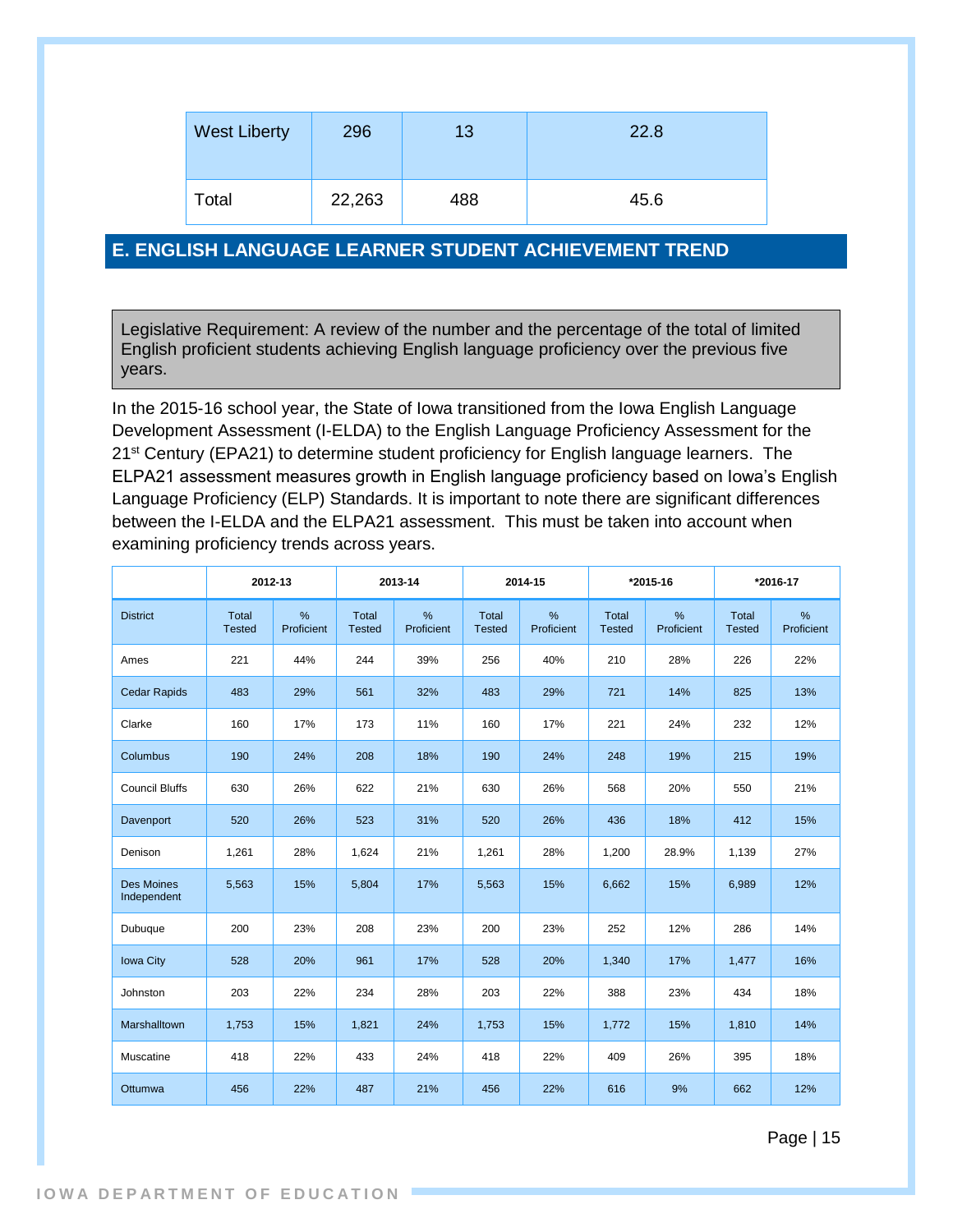| Perry                            | 378    | 21% | 358    | 21% | 378    | 21% | 388    | 15% | 441    | 15% |
|----------------------------------|--------|-----|--------|-----|--------|-----|--------|-----|--------|-----|
| <b>Postville</b>                 | 165    | 12% | 200    | 7%  | 165    | 12% | 243    | 21% | 248    | 15% |
| Sioux Center                     | 145    | 21% | 172    | 29% | 145    | 21% | 230    | 18% | 232    | 15% |
| <b>Sioux City</b>                | 2,512  | 22% | 2,603  | 20% | 2,512  | 22% | 2,460  | 16% | 2,443  | 16% |
| South Tama<br>County             | 200    | 35% | 183    | 34% | 200    | 35% | 234    | 19% | 237    | 19% |
| <b>Storm Lake</b>                | 1,017  | 19% | 1,018  | 19% | 1,017  | 19% | 1,022  | 14% | 1,033  | 14% |
| Urbandale                        | 411    | 31% | 442    | 25% | 411    | 31% | 397    | 21% | 395    | 19% |
| Waterloo                         | 1,040  | 21% | 939    | 19% | 1,040  | 21% | 936    | 11% | 1,014  | 12% |
| Waukee                           | 226    | 28% | 275    | 33% | 226    | 28% | 417    | 28% | 477    | 29% |
| <b>West Des</b><br><b>Moines</b> | 711    | 25% | 816    | 28% | 711    | 25% | 913    | 21% | 950    | 22% |
| <b>West Liberty</b>              | 232    | 13% | 239    | 15% | 232    | 13% | 281    | 9%  | 303    | 9%  |
| <b>Total</b>                     | 19,548 | 20% | 21,103 | 21% | 19,548 | 20% | 22,564 | 17% | 23,425 | 15% |

\* Change in assessment in 2015-16 to the English Language Proficiency Assessment for the 21st Century (EPA21).

The data reported represents any student assessed throughout the school year. This differs slightly from the October 1 enrollment numbers because of student mobility.

#### <span id="page-15-0"></span>**F. ENGLISH LANGUAGE LEARNER DISTRICT PROGRAM INFORMATION**

Legislative Requirement: A list of English language learner programs not developed by the district that are being utilized by the school district for limited English proficient students.

Iowa districts self-reported using a number of resources for working with ELL students. Below is a list of resources reported by the twenty-five districts in Iowa.

#### **DISTRICT RESOURCES TOP 25 DISTRICTS**

| <b>District Name</b> | Resources                                                                                                                                                                                                                                                |
|----------------------|----------------------------------------------------------------------------------------------------------------------------------------------------------------------------------------------------------------------------------------------------------|
| <b>Ames</b>          | <b>Elementary Schools</b><br><b>Oxford Picture Dictionary for Content Areas</b><br>$\bullet$<br><b>Oxford Picture Dictionary Content Areas for Kids</b><br>$\bullet$<br>Leveled readers via building book rooms<br>$\bullet$<br><b>Secondary Schools</b> |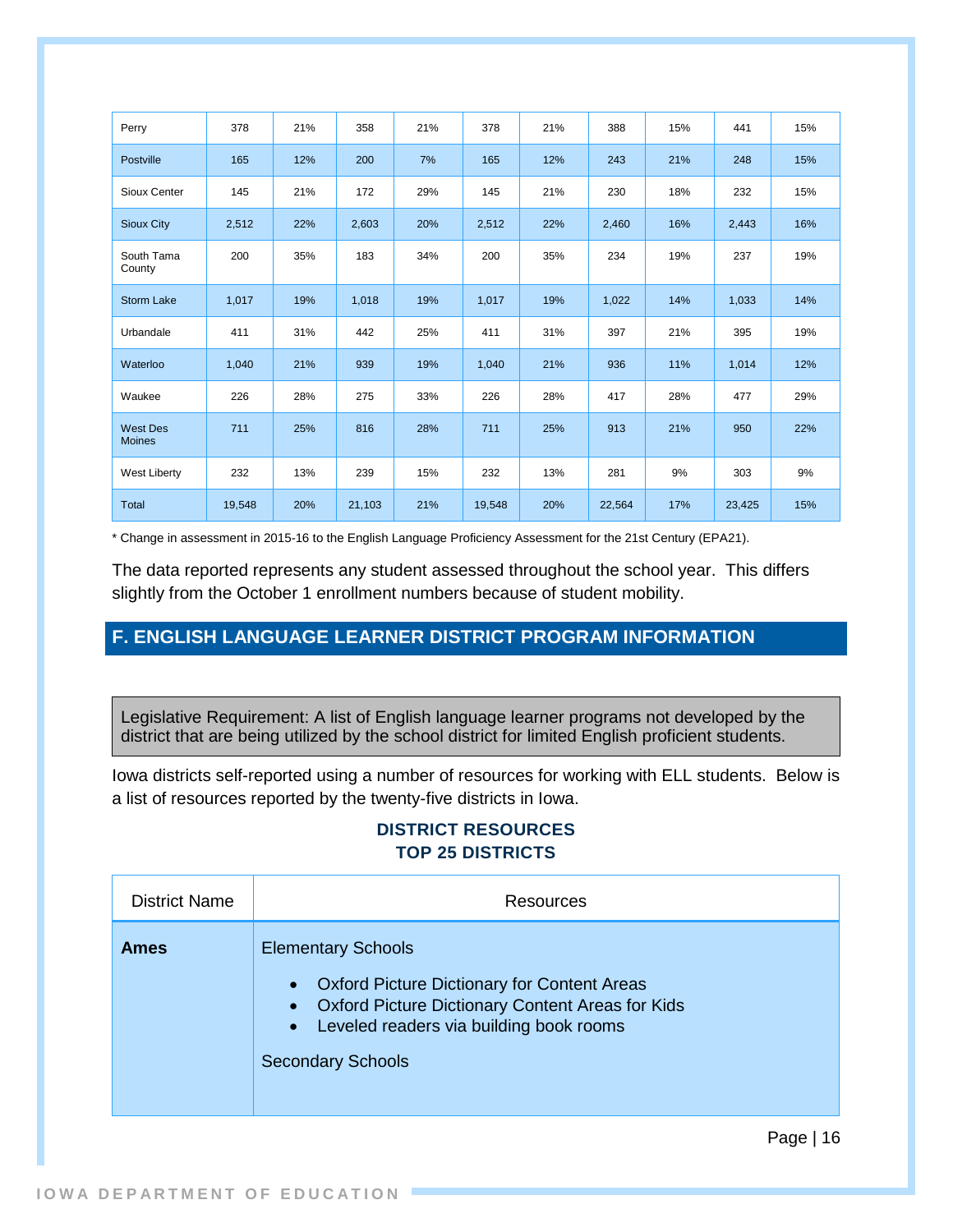|                       | <b>Oxford Picture Dictionary for Content Areas</b><br>Oxford Picture Dictionaries for Math, Science, and Social Studies<br><b>Bilingual dictionaries</b><br>Nonfiction current events articles<br><b>Book studies</b><br>English 3D (AHS)<br>High Point Hampton-Brown, Academic Vocabulary Toolkit, English<br>$\bullet$<br>at Your Command Hampton-Brown (AMS)                                                                                                                                                                                                                                                                                                                                                                                                              |
|-----------------------|------------------------------------------------------------------------------------------------------------------------------------------------------------------------------------------------------------------------------------------------------------------------------------------------------------------------------------------------------------------------------------------------------------------------------------------------------------------------------------------------------------------------------------------------------------------------------------------------------------------------------------------------------------------------------------------------------------------------------------------------------------------------------|
| <b>Cedar Rapids</b>   | <b>Core ELL Resources</b><br>Superkids - Zaner-Bloser<br>Wonders for ELS - McGraw Hill<br>INSIDE the USA - National Geographic Cengage<br><b>INSIDE</b> - National Geographic Cengage<br>$\bullet$<br>EDGE - National Geographic Cengage<br>$\bullet$<br>Treasure Chest readers - McGraw Hill<br>$\bullet$<br>On Our Way to English – guided reading books – Rigby<br>$\bullet$<br><b>Supplemental ELL Resources</b><br>Imagine Learning subscription<br>In the USA - National Geographic Cengage<br>Learning A to Z subscription<br><b>ACCESS Math - Houghton Mifflin Harcourt</b><br>$\bullet$<br><b>ACCESS Science - Houghton Mifflin Harcourt</b><br>ACCESS American History - Houghton Mifflin Harcourt<br>$\bullet$<br>Teen Emergent Readers - Saddleback<br>$\bullet$ |
| <b>Clarke</b>         | In the USA by National Geographic/Cengage<br>Time Zones by National Geographic/Cengage Reach by National<br>$\bullet$<br>Geographic/Cengage<br>Imagine Learning Rosetta Stone                                                                                                                                                                                                                                                                                                                                                                                                                                                                                                                                                                                                |
| <b>Columbus</b>       | 95% Curriculum<br>SIOP 99 Ideas and Activities<br>Go Math hard copies and online resources<br><b>IReading Common Core</b>                                                                                                                                                                                                                                                                                                                                                                                                                                                                                                                                                                                                                                                    |
| <b>Council Bluffs</b> | Ballard & Tighe: Frames for Fluency for grades K-5<br>McGraw Hill Education: Wonders English Language Development<br>(ELD) for grades K-6<br>National Geographic: In the U.S.A. for elementary newcomers for<br>$\bullet$<br>grades 2-5<br>Imagine Learning for newcomers for grades K-8<br>National Geographic: Inside Program Grades 7-8<br>Pearson Longman: Keys to Learning for secondary newcomers for<br>grades 6-12                                                                                                                                                                                                                                                                                                                                                   |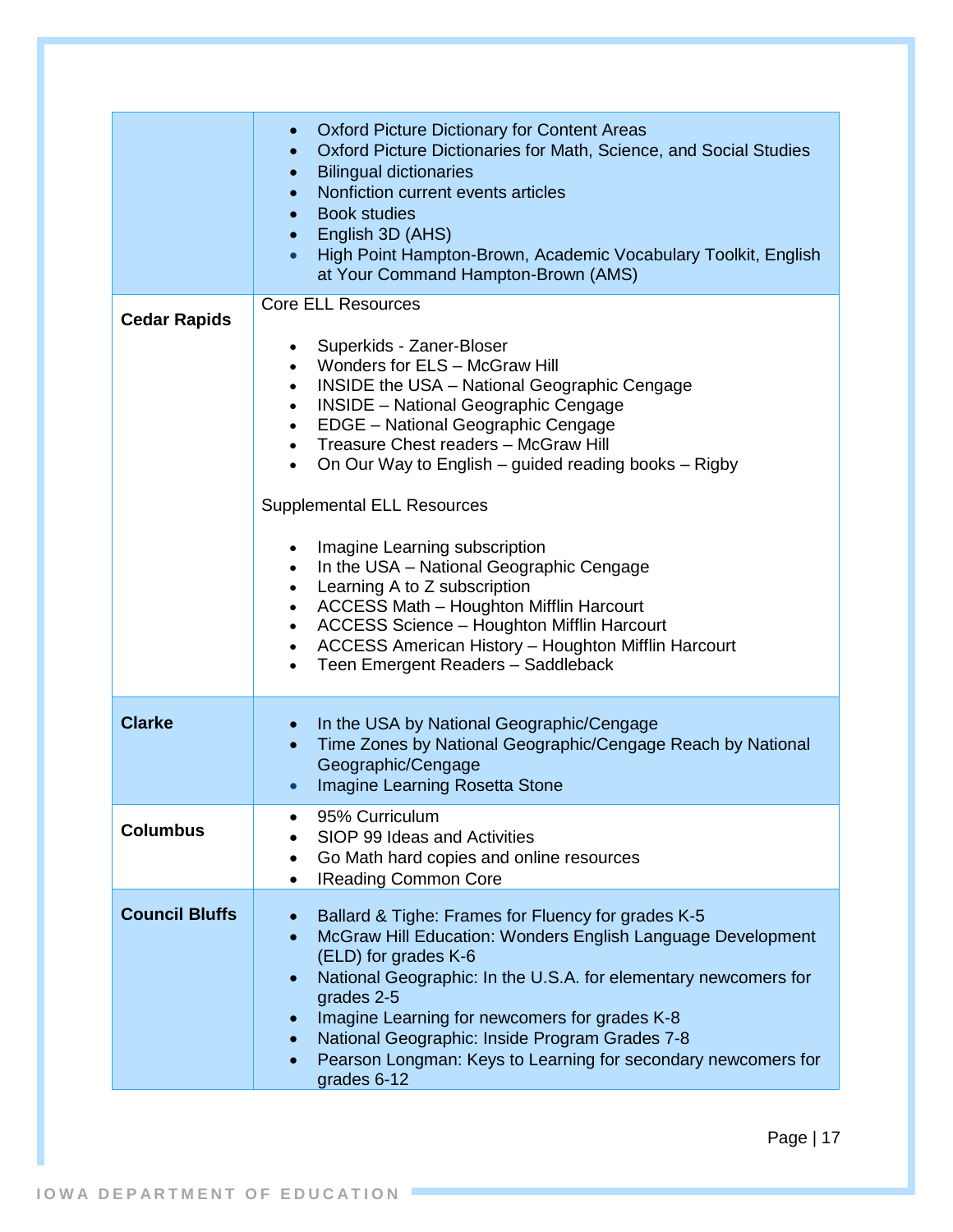|                                  | Pearson Longman: Keystone for grades 9-12<br>$\bullet$                                                                                                                                                                                                                                                                                                                                                                                                                                                  |
|----------------------------------|---------------------------------------------------------------------------------------------------------------------------------------------------------------------------------------------------------------------------------------------------------------------------------------------------------------------------------------------------------------------------------------------------------------------------------------------------------------------------------------------------------|
| <b>Davenport</b>                 | $K-5$<br>National Geographic/Cengage Learning-REACH A-F<br>National Geographic/Cengage Learning- In the USA - Newcomers<br>$\bullet$<br>Supplemental Program-Imagine Learning<br>$6 - 8$                                                                                                                                                                                                                                                                                                                |
|                                  | National Geographic/Cengage Learning-INSIDE<br>National Geographic/Cengage Learning-Inside the USA -<br><b>Newcomers</b><br>Supplemental Program-Imagine Learning<br>$9 - 12$                                                                                                                                                                                                                                                                                                                           |
|                                  | National Geographic/Cengage Learning-EDGE<br>National Geographic/Cengage Learning-Inside the USA -<br>$\bullet$<br><b>Newcomers</b>                                                                                                                                                                                                                                                                                                                                                                     |
| <b>Denison</b>                   | Imagine Learning<br>$\bullet$<br><b>English in My Pocket</b><br>On Our Way to English<br>$\bullet$<br><b>Champion of Ideas</b><br><b>BrainPop</b><br><b>Study Island</b><br><b>IXL</b><br><b>Anchor Comprehension Workshop</b><br><b>Benchmark Literacy</b><br><b>Oxford Picture Dictionary On-Line</b><br>System 44<br>Read 180<br>Kahn Academy<br><b>Reading A-Z</b><br>$\bullet$<br>Kate Kinsella's Vocabulary Toolkit<br><b>Words Their Way</b><br><b>Study Ladder</b><br><b>Benchmark Universe</b> |
| <b>Des Moines</b><br>Independent | K-5 Materials<br><b>Journey Materials</b><br><b>Bench Marks Education</b><br>On Our Way to English<br>English In My Pockets<br>Oxford Picture Dictionary-Content Area for Kids<br>In the USA                                                                                                                                                                                                                                                                                                            |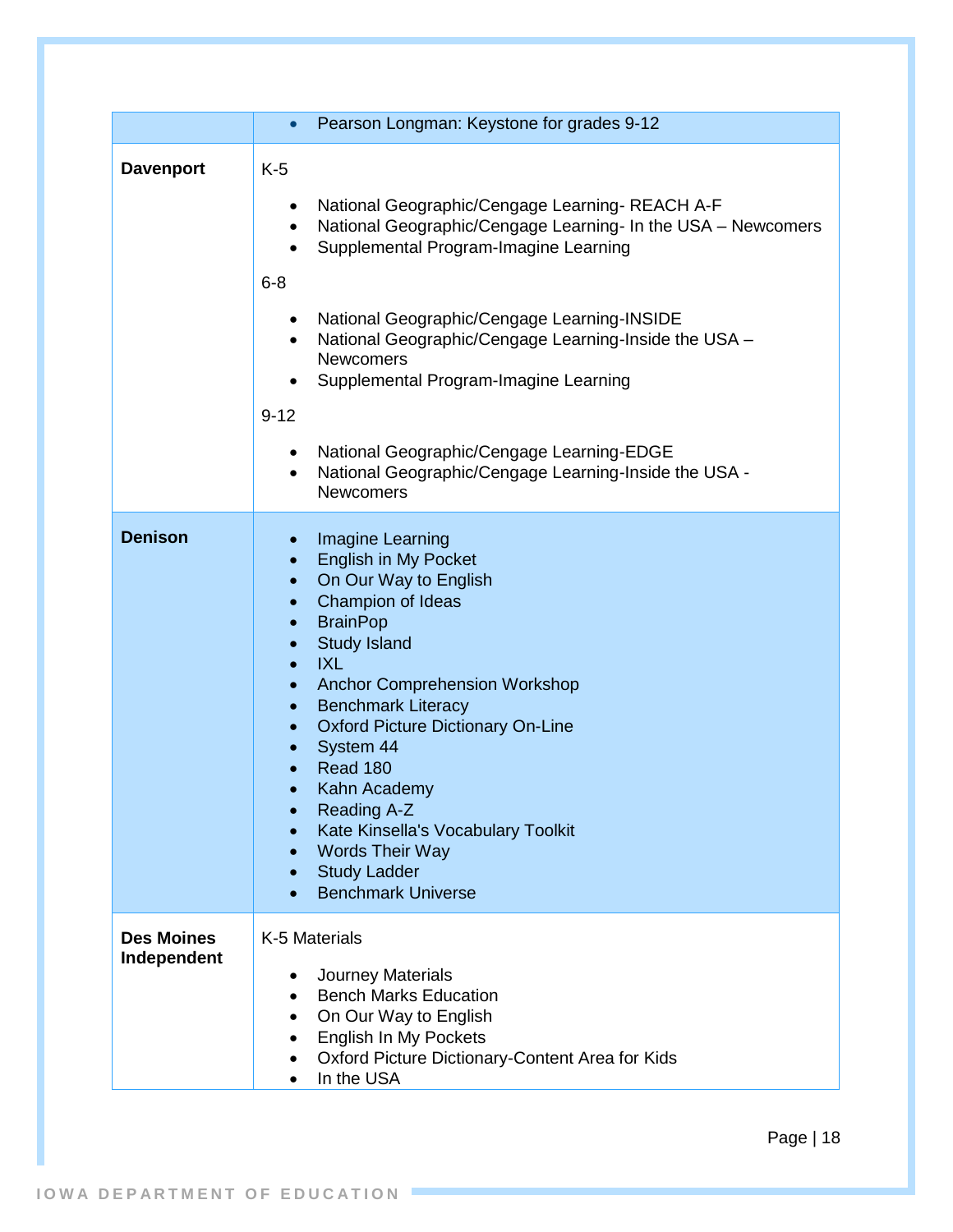#### • Our World

Middle School Materials

| <b>Schools</b>          | Language Level         | <b>Materials</b>                                                                                        |
|-------------------------|------------------------|---------------------------------------------------------------------------------------------------------|
| Meredith<br><b>IELC</b> | <b>Newcomers</b>       | Inside the USA (Cengage)<br>Newcomer Kits (Rigby)<br><b>Reading Horizons software</b><br>Reading A to Z |
| All Middle<br>Schools   | <b>Beginning Level</b> | Inside Level A (Cengage)<br><b>Reading Horizons Software</b><br>Reading A to Z                          |
|                         | Early Intermediate     | Inside Level B (Cengage)<br><b>Reading Horizons Software</b><br>Reading A to Z                          |
|                         | Intermediate           | Inside Level C (Cengage)<br><b>Bridges 1</b><br>Achieve 3000<br>Reading A to Z                          |
|                         | Early Advanced         | Inside Level C or D (Cengage)<br><b>Bridges 2</b><br>Achieve 3000                                       |
|                         | Advanced               | Same materials as content ELA<br>course                                                                 |

#### High School Materials

| <b>Schools</b>                 | Language Level                     | <b>Materials</b>                                                                                                        |
|--------------------------------|------------------------------------|-------------------------------------------------------------------------------------------------------------------------|
| Lincoln,<br>Hoover, East       | Beginning (Year 1)                 | Inside the USA<br>$\bullet$<br>Reading A-Z Inside Level A<br>٠<br>Saddleback (For ELA<br>$\bullet$<br>Foundations only) |
| Lincoln,<br><b>Hoover East</b> | <b>Beginning Level</b><br>(Year 2) | <b>Edge Fundamentals</b><br>$\bullet$<br>Reading A-Z<br>٠<br>Saddleback (For ELA<br>$\bullet$<br>Foundations only)      |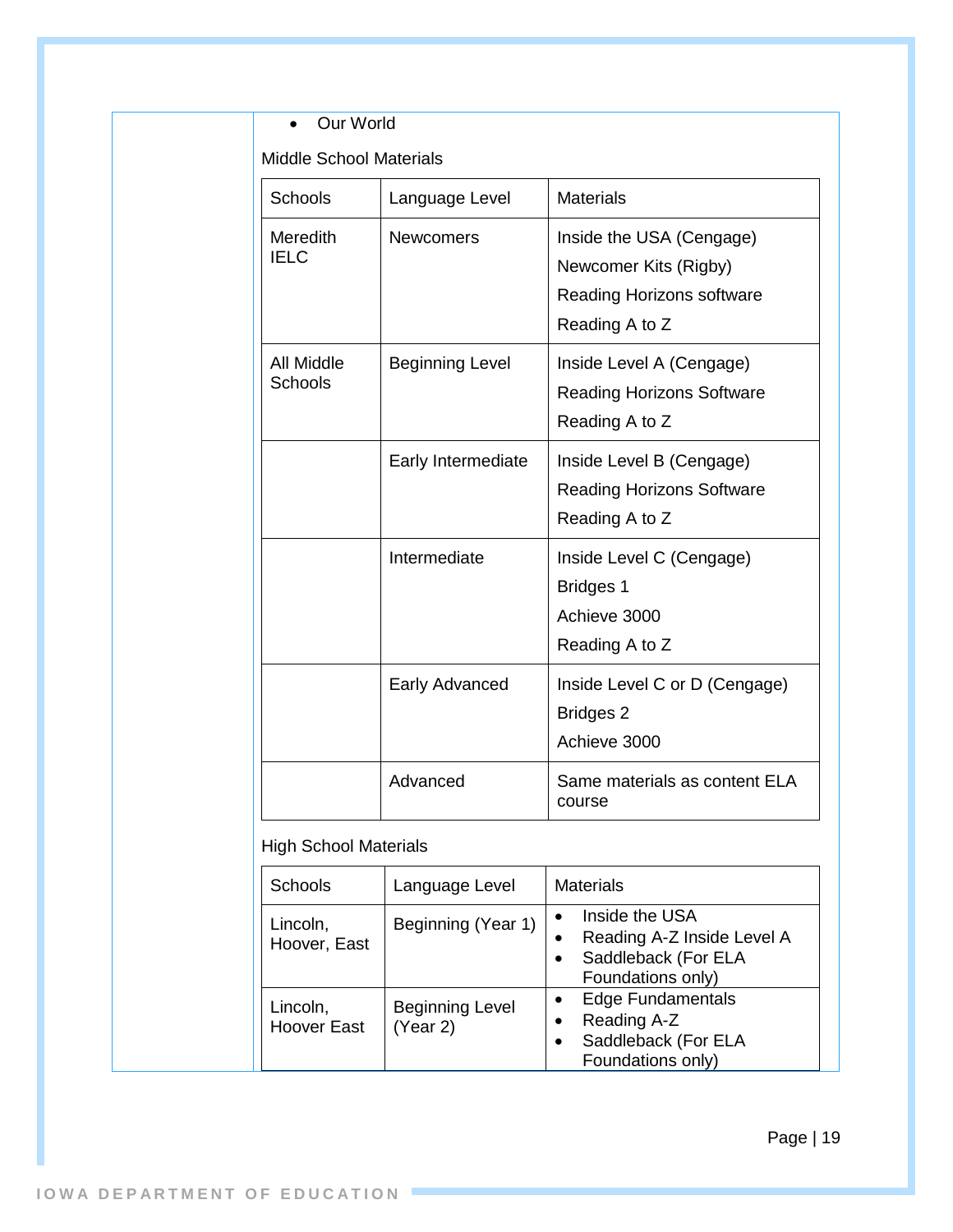|                  | All High<br>Schools<br>All High<br>Schools<br>All High<br>Schools                                                                                                                                                                                                                                                                                                                                                                                                                                                                                                                                                                                                                                                                                                                                                                                                                                                                                                                                                                        | Early Intermediate<br>Intermediate<br>Early Advanced                                                                                       | Edge Level A<br>$\bullet$<br>Reading A-Z<br>$\bullet$<br>Edge Level B<br>$\bullet$<br>Achieve 3000<br>$\bullet$<br>Reading A-Z<br>$\bullet$<br>Edge Level C<br>$\bullet$<br>Achieve 3000<br>$\bullet$ |  |
|------------------|------------------------------------------------------------------------------------------------------------------------------------------------------------------------------------------------------------------------------------------------------------------------------------------------------------------------------------------------------------------------------------------------------------------------------------------------------------------------------------------------------------------------------------------------------------------------------------------------------------------------------------------------------------------------------------------------------------------------------------------------------------------------------------------------------------------------------------------------------------------------------------------------------------------------------------------------------------------------------------------------------------------------------------------|--------------------------------------------------------------------------------------------------------------------------------------------|-------------------------------------------------------------------------------------------------------------------------------------------------------------------------------------------------------|--|
|                  | All High<br>Schools                                                                                                                                                                                                                                                                                                                                                                                                                                                                                                                                                                                                                                                                                                                                                                                                                                                                                                                                                                                                                      | Advanced                                                                                                                                   | <b>General Education Materials</b><br>$\bullet$<br><b>Scholastic News</b><br>$\bullet$                                                                                                                |  |
| <b>Dubuque</b>   | $\bullet$<br>$\bullet$<br>$\bullet$<br>Inside and Edge<br>Inside and Edge<br>$\bullet$                                                                                                                                                                                                                                                                                                                                                                                                                                                                                                                                                                                                                                                                                                                                                                                                                                                                                                                                                   | Elementary LEAD21 (ESL Lessons/Units)<br><b>Fountas and Pinnell at Prescott Charter School</b><br>Rosetta Stone: High School/Middle School | National Geographic/Cengage: Middle School and High School<br>National Geographic/Cengage: Middle School and High School                                                                              |  |
| <b>Iowa City</b> | Rosetta Stone: High School/Middle School<br>HMH Journeys language support cards and vocabulary in context<br>٠<br>cards<br>Journeys Heidi Songs CDs<br>٠<br>HMH newcomer teacher's guide<br>$\bullet$<br><b>HMH</b> write-in readers<br>Benchmark First Reader's Theatre books<br>National G/Cengage In the USA textbooks, practice books, and<br>teacher manuals, phonics cards<br>National Geographic content readers<br>On Our Way to English kinder and first grade leveled readers<br>OWE kindergarten resources; bilingual word-to-word dictionaries<br>٠<br>(numerous languages)<br>Longman dictionaries<br>Pearson word-by-word picture dictionaries<br>٠<br>Star Children's bilingual picture dictionaries (various languages)<br>Learning Resources bilingual math picture dictionary<br><b>Oxford Picture Dictionaries</b><br>Imagine Learning Software Program K-6<br>Math Tools glossaries<br>Scholastic sight words flip charts<br>Lakeshore content vocabulary development cards<br>٠<br>Reading A-Z online subscriptions |                                                                                                                                            |                                                                                                                                                                                                       |  |

Page | 20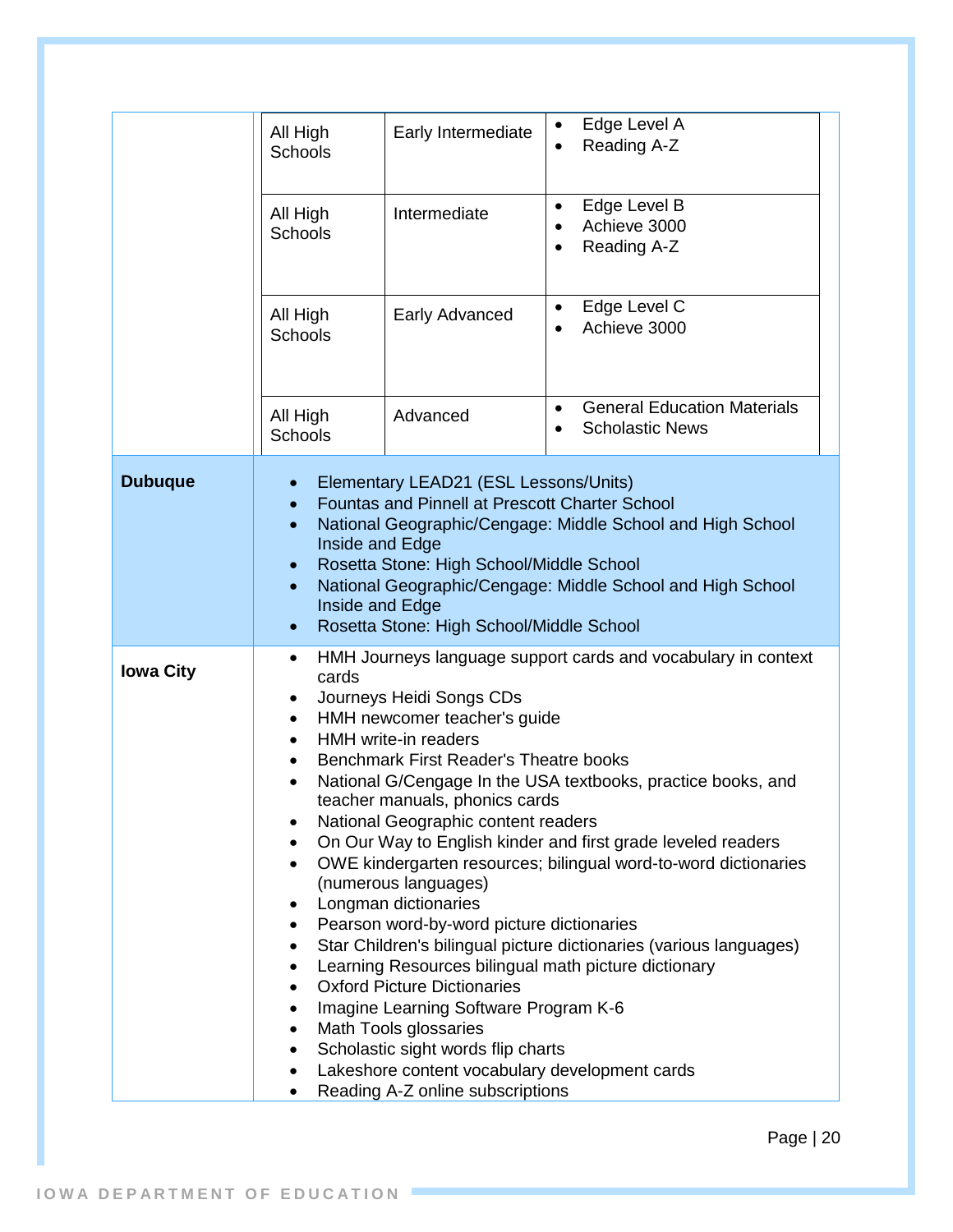|                     | <b>Grammar Gallery online subscriptions</b><br>$\bullet$<br>Pearson-Longman Keystone (Keys to Learning and Keystone<br>levels A - E) student textbooks<br>Keys and Keystone activity books and CDs<br>٠<br>North Star student books for high school: reading and<br>$\bullet$<br>writing/speaking and listening levels 1-4<br>National Geographic Reading Expedition books (secondary)<br>Step Up to Reading novels<br><b>Bluford series</b><br>Penguin readers<br>ACCESS Great Source Science supplemental textbooks<br><b>ACCESS English supplemental</b><br>٠<br>ACCESS American History supplemental (for sheltered instruction) |  |  |  |  |
|---------------------|--------------------------------------------------------------------------------------------------------------------------------------------------------------------------------------------------------------------------------------------------------------------------------------------------------------------------------------------------------------------------------------------------------------------------------------------------------------------------------------------------------------------------------------------------------------------------------------------------------------------------------------|--|--|--|--|
| <b>Johnston</b>     | Rosetta Stone National Geographic Edge Numbers<br>$\bullet$<br><b>World Treasure Chest</b><br><b>Every Day Math</b><br><b>Oxford Picture Dictionary</b><br><b>Oxford Student Picture Dictionary</b><br>Longman's Picture Dictionary<br><b>Success for English</b><br>On Our Way to English<br>$\bullet$<br>National Geographic Reach and Inside<br>$\bullet$<br>Sheltered Instruction Observation Protocol (SIOP)                                                                                                                                                                                                                    |  |  |  |  |
| <b>Marshalltown</b> | Supplemental Curricular Programming to support ELs in the Core<br>Content/Course (with General Education Teachers)                                                                                                                                                                                                                                                                                                                                                                                                                                                                                                                   |  |  |  |  |
|                     | <b>Commercial Curricular Materials</b><br><b>Grades &amp; Core Content/Course</b>                                                                                                                                                                                                                                                                                                                                                                                                                                                                                                                                                    |  |  |  |  |
|                     | <b>Treasures: ELL Leveled Readers</b><br>K-6 Core Literacy                                                                                                                                                                                                                                                                                                                                                                                                                                                                                                                                                                           |  |  |  |  |
|                     | Holt McDougal Literature - Common<br>7-10 Core Literacy: 7&8 Lit<br>Core editions: ELL Ancillary Materials<br>Course, English 9 & English 10                                                                                                                                                                                                                                                                                                                                                                                                                                                                                         |  |  |  |  |
|                     | American Literature - Common Core<br>English 11<br>Edition: ELL Ancillary Materials                                                                                                                                                                                                                                                                                                                                                                                                                                                                                                                                                  |  |  |  |  |
|                     | *Teseros (Spanish Edition of<br>K-4 Core Spanish Literacy<br>Treasures)                                                                                                                                                                                                                                                                                                                                                                                                                                                                                                                                                              |  |  |  |  |
|                     | *Math Envisions (Spanish Edition)<br>K-6 Core Math (taught in<br>Spanish)                                                                                                                                                                                                                                                                                                                                                                                                                                                                                                                                                            |  |  |  |  |
|                     | *These Curricular Materials are used @ Woodbury Elementary School to support<br>dual language program and with students in Dual Language Program strand at<br>Lenihan Intermediate School                                                                                                                                                                                                                                                                                                                                                                                                                                            |  |  |  |  |
|                     | <b>English Curricular Programming</b>                                                                                                                                                                                                                                                                                                                                                                                                                                                                                                                                                                                                |  |  |  |  |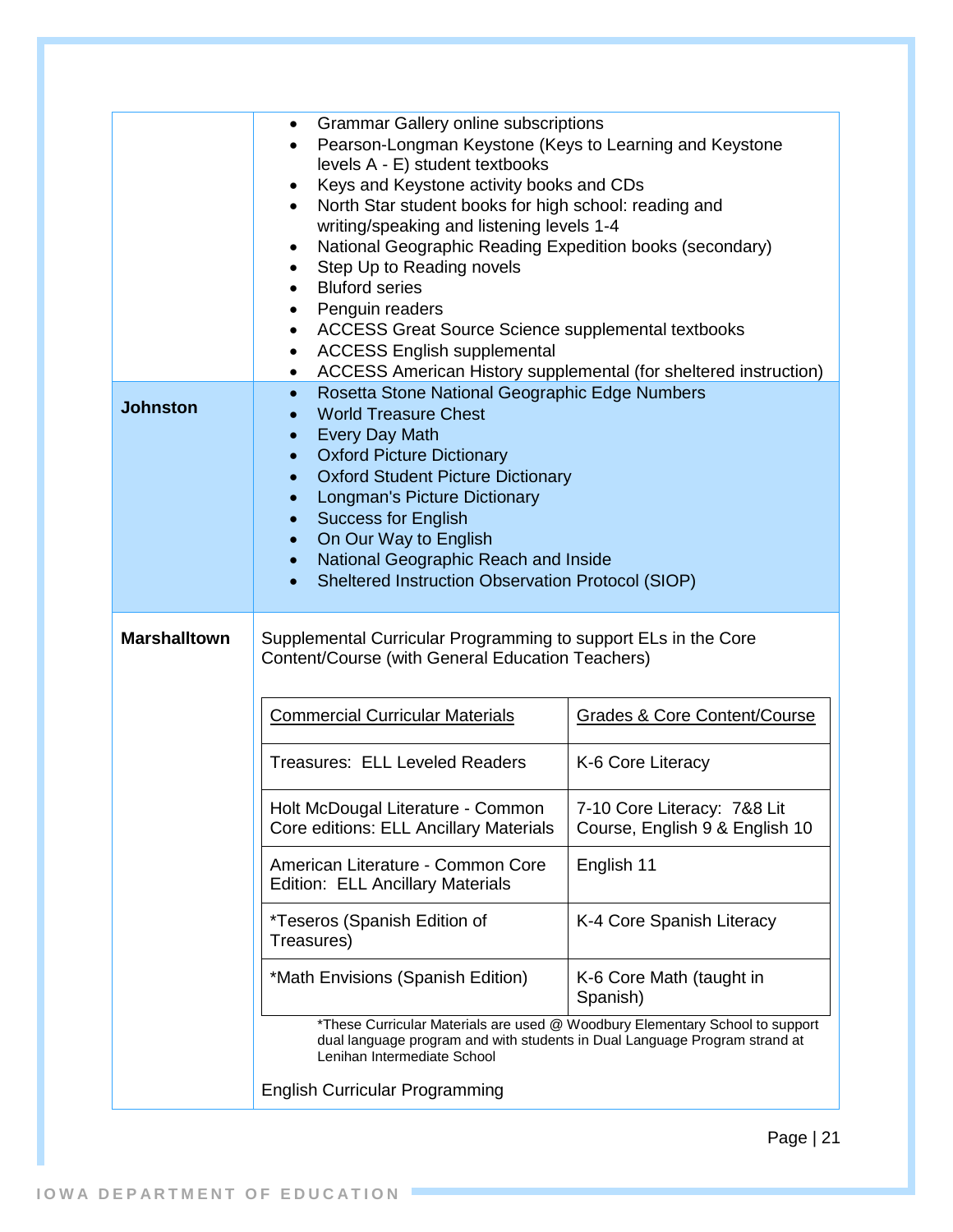(English Language Development/Access to Core with HQ ESL Certified Teacher)

ELD Curricular Programming Materials (used in LIEP)

| <b>Commercial Curricular Materials</b> | Grades          |
|----------------------------------------|-----------------|
| <b>Treasure Chest</b>                  | $K-6$           |
| Inside                                 | $7 - 8$         |
| Edge                                   | $9 - 12$        |
| Inside the USA                         | 5-12 (Newcomer) |

ELD Supplemental Programming Materials (used in LIEP)

|                  | <b>Commercial Curricular Materials</b>                                                                                                                                               | Grades |  |  |  |
|------------------|--------------------------------------------------------------------------------------------------------------------------------------------------------------------------------------|--------|--|--|--|
|                  | $K-4$<br>Genre-based Literature mentor texts; Project<br>Read; Framing Your Thoughts; Leveled Literacy<br>Intervention; English at Your Command; Rigby<br>Readers; SRA Photo Library |        |  |  |  |
|                  | Genre-based authentic literature sets:<br>$5-6$<br>Beginner/Newcomer - 22 titles<br>Intermediate - 19 titles<br>Advanced - 23 titles<br><b>Quick Reads</b>                           |        |  |  |  |
|                  | ELD Supplemental Software Resources (used in LIEP)                                                                                                                                   |        |  |  |  |
|                  | Reading A-Z ELL and RAZ Kids K-4 & Newcomer                                                                                                                                          |        |  |  |  |
| <b>Muscatine</b> | Secondary: Language!<br><b>Everyday English Plus</b><br>$\bullet$<br>Elementary: Imagine Learning                                                                                    |        |  |  |  |
| Ottumwa          | National Geographic materials and their online supplemental<br>materials<br>Imagine Learning<br>K-5 Literacy - Journeys Curriculum - ELL supplements and<br>vocabulary               |        |  |  |  |
| <b>Perry</b>     | Reading A-Z<br><b>Vocabulary A-Z</b><br><b>Benchmark Literacy Leveled Readers</b>                                                                                                    |        |  |  |  |
|                  |                                                                                                                                                                                      |        |  |  |  |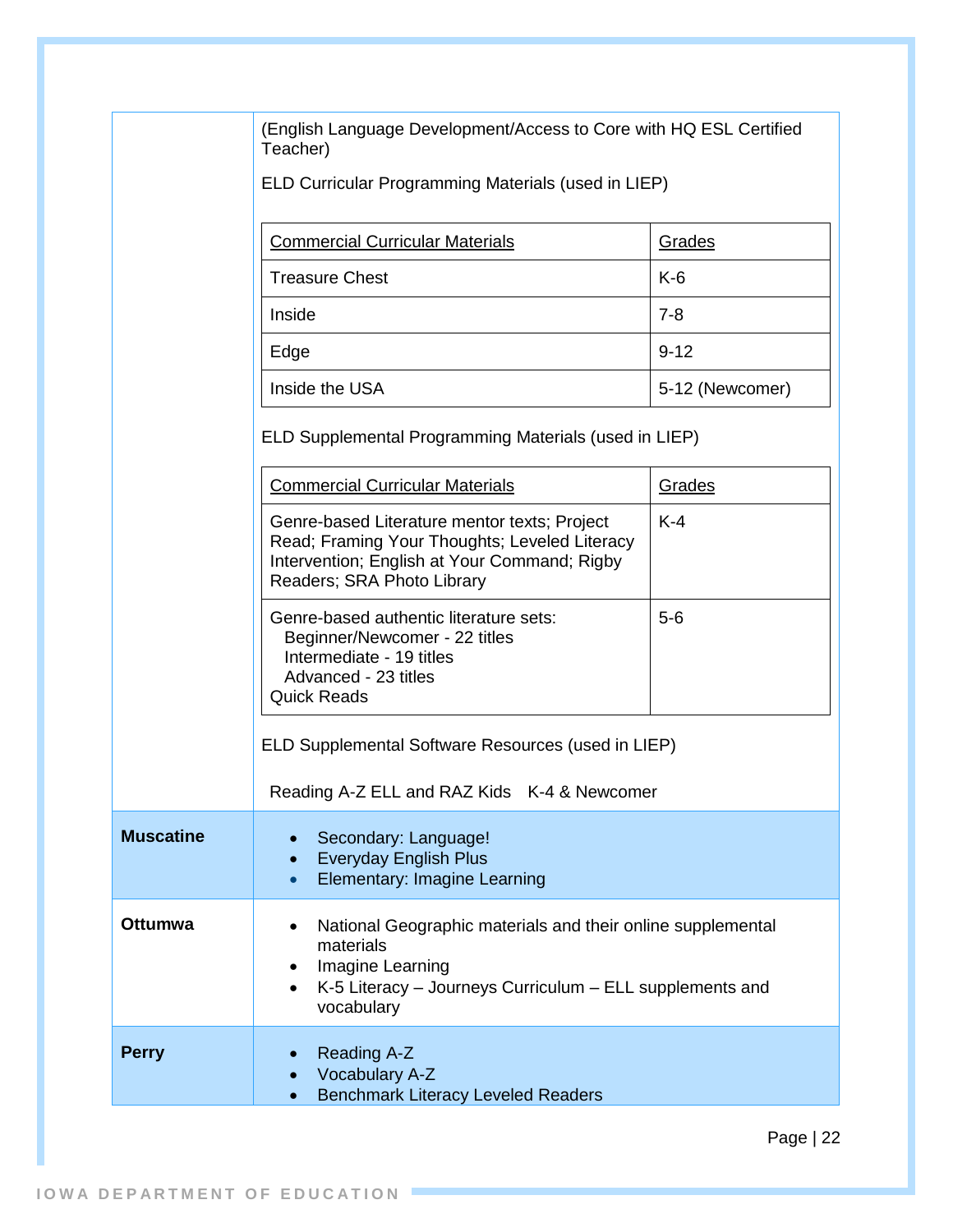|                     | <b>Read Naturally Live</b><br>$\bullet$<br><b>Wordless Picture Books</b><br><b>Everyday Math</b><br>$\bullet$<br>National Geographic (Edge, Inside the USA, Fundamentals,<br>$\bullet$<br><b>REACH)</b>                                                                                                                                                                                                                                                                                                                                                                                                                                                                                                                                                                                |
|---------------------|----------------------------------------------------------------------------------------------------------------------------------------------------------------------------------------------------------------------------------------------------------------------------------------------------------------------------------------------------------------------------------------------------------------------------------------------------------------------------------------------------------------------------------------------------------------------------------------------------------------------------------------------------------------------------------------------------------------------------------------------------------------------------------------|
| <b>Postville</b>    | <b>Jolly Phonics</b><br>$\bullet$<br><b>Pioneer Valley Duckling Readers Milestones</b><br>٠<br><b>Reading Horizons</b><br>$\bullet$<br><b>Systematic Phonics Access</b><br>Building Literature Through Learning National Geographic Cengage<br><b>Inside Fundamentals</b><br>Inside the USA<br>Reach<br>Edge & Inside<br>٠<br><b>Star 360</b><br>$\bullet$<br>Saddleback Welcome Newcomers<br>Expressways<br>$\bullet$<br>Easy and True Stories<br>$\bullet$<br>Milestones (Heinle Cengage Learning)<br>٠<br>Literature for English (McGraw-Hill/Contemporary's)<br>٠<br>Spelling Workout (Modern Curriculum Press)<br><b>Rosetta Stone</b><br>Duolingo<br>$\bullet$<br>Learning Chocolate<br>٠<br>Lexia Core5<br>$\bullet$<br>Imagine Learning<br>$\bullet$                           |
| <b>Sioux Center</b> | <b>Read All About It</b><br>$\bullet$ .<br><b>Grammar Sense</b><br>$\bullet$<br><b>Easy True Stories series</b><br>English for the Spanish Speaker<br><b>Rosetta Stone</b><br>Inside and Edge by National Geographic School Publishing<br>$\bullet$<br>Pearson Keystone series<br>Ready Gen and My Sidewalks Reading series by Scott Foresman<br>Words for Students of English<br>Academic Vocabulary Tooklit by Kate Kinsella<br>$\bullet$<br>Building Basic Vocabulary series by Robert Marzano<br>$\bullet$<br>Literature for English series<br>$\bullet$<br><b>Oxford Picture Dictionary</b><br>Language! Speaking and Listening to the English Language<br>Imagine Learning software<br><b>Accelerated Reader</b><br><b>Read Naturally/GATE</b><br>Land<br>People<br>Side by Side |

Page | 23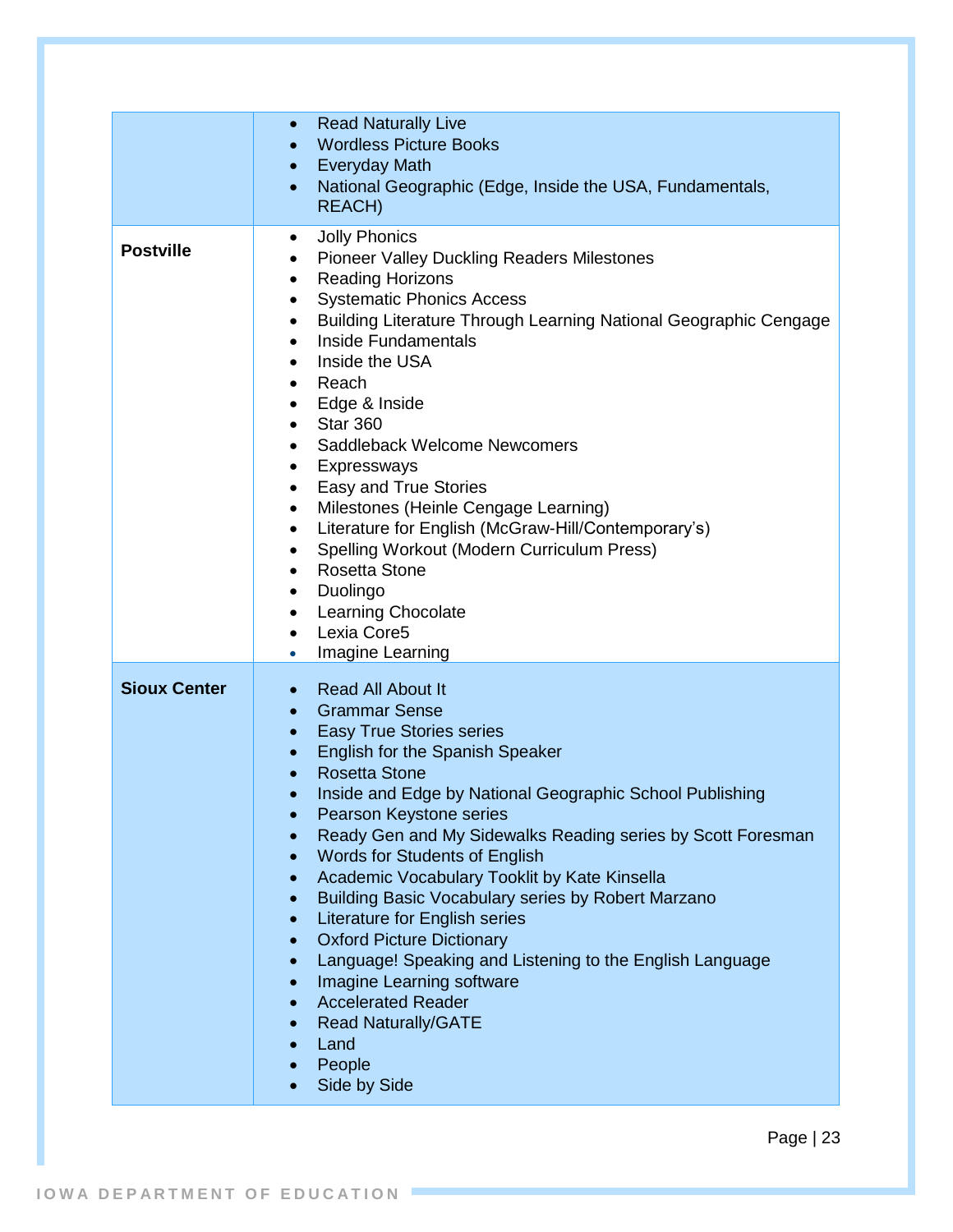| <b>Sioux City</b> | Pearson/Longman Cornerstone 6-12 (Keystone/ Keys to learning?)<br>$\bullet$<br>Write Source 6-12<br>$\bullet$<br>• Oxford Picture Dictionary K-12<br>Assorted grade appropriate novels<br>$\bullet$<br>Science A to Z<br>$\bullet$<br><b>Access American History</b><br>$\bullet$<br>Pearson/Longman Cornerstone K-5<br>$\bullet$<br>• Write Source 6-12<br>Reading A to Z ELL Enhanced; Reader's Handbook 6-8;<br>$\bullet$<br>Words Their Way for ELL K-5<br>$\bullet$<br>On Our Way to English Newcomer level 1<br>$\bullet$<br>Scholastic Magazine (only one school)<br>$\bullet$<br>English, Yes! Beginner to Advanced 9-12<br>$\bullet$<br>Discovering Fiction 6-12<br>$\bullet$<br><b>Read Naturally</b><br>$\bullet$<br>Prentice Hall-English Step by Step (newcomers 9-12)<br>$\bullet$<br>Almeny Press-Live Action English (newcomers 9-12)<br>$\bullet$<br>Longman-Picture Stories (newcomer 9-12)<br>$\bullet$<br>McGraw-Hill-Short Cuts Books 1& 2 (newcomers)<br>$\bullet$<br>Longman-Easy True Stories (newcomer 9-12)<br>$\bullet$<br>Raz-Kids (newcomers 9-12)<br>$\bullet$<br>Assorted grade appropriate novels<br>$\bullet$<br>National Geographic Reach Level A (Kindergarten)<br>$\bullet$<br><b>Access American History</b><br>$\bullet$<br><b>Access World History</b><br>$\bullet$<br>Dreambox (computer math program)<br>$\bullet$<br>Words Their Way for ELL K-5<br>$\bullet$<br>On Our Way to English Newcomer level 1<br>$\bullet$<br>Assorted grade appropriate novels<br>$\bullet$<br>National Geographic Reach Level A (Kindergarten)<br>$\bullet$<br>Science A to Z<br>$\bullet$ |
|-------------------|------------------------------------------------------------------------------------------------------------------------------------------------------------------------------------------------------------------------------------------------------------------------------------------------------------------------------------------------------------------------------------------------------------------------------------------------------------------------------------------------------------------------------------------------------------------------------------------------------------------------------------------------------------------------------------------------------------------------------------------------------------------------------------------------------------------------------------------------------------------------------------------------------------------------------------------------------------------------------------------------------------------------------------------------------------------------------------------------------------------------------------------------------------------------------------------------------------------------------------------------------------------------------------------------------------------------------------------------------------------------------------------------------------------------------------------------------------------------------------------------------------------------------------------------------------------------------------------------------------------|
|                   | Journey's<br>$\bullet$                                                                                                                                                                                                                                                                                                                                                                                                                                                                                                                                                                                                                                                                                                                                                                                                                                                                                                                                                                                                                                                                                                                                                                                                                                                                                                                                                                                                                                                                                                                                                                                           |
| <b>South Tama</b> | National Geographic: Cengage<br>Reach, Edge, Inside, In the USA (newcomers)<br>Imagine Learning (k-4)<br>$\bullet$<br>Glencoe Modern World History In-Depth Resources in Spanish<br>$\bullet$<br>McGruder's American government - Essentials in Spanish<br>$\bullet$<br><b>Rosetta Stone Workbooks</b><br>$\bullet$<br><b>Word Journeys</b><br>$\bullet$                                                                                                                                                                                                                                                                                                                                                                                                                                                                                                                                                                                                                                                                                                                                                                                                                                                                                                                                                                                                                                                                                                                                                                                                                                                         |
| <b>Storm Lake</b> | Imagine Learning<br><b>Rosetta Stone</b><br>$\bullet$                                                                                                                                                                                                                                                                                                                                                                                                                                                                                                                                                                                                                                                                                                                                                                                                                                                                                                                                                                                                                                                                                                                                                                                                                                                                                                                                                                                                                                                                                                                                                            |
| <b>Urbandale</b>  | K-5 Reading Wonders by McGraw Hill 2014 Lively, Teresa, August,<br>$\bullet$<br>Diane, Carlo, Maria, and Snow, Catherine.                                                                                                                                                                                                                                                                                                                                                                                                                                                                                                                                                                                                                                                                                                                                                                                                                                                                                                                                                                                                                                                                                                                                                                                                                                                                                                                                                                                                                                                                                        |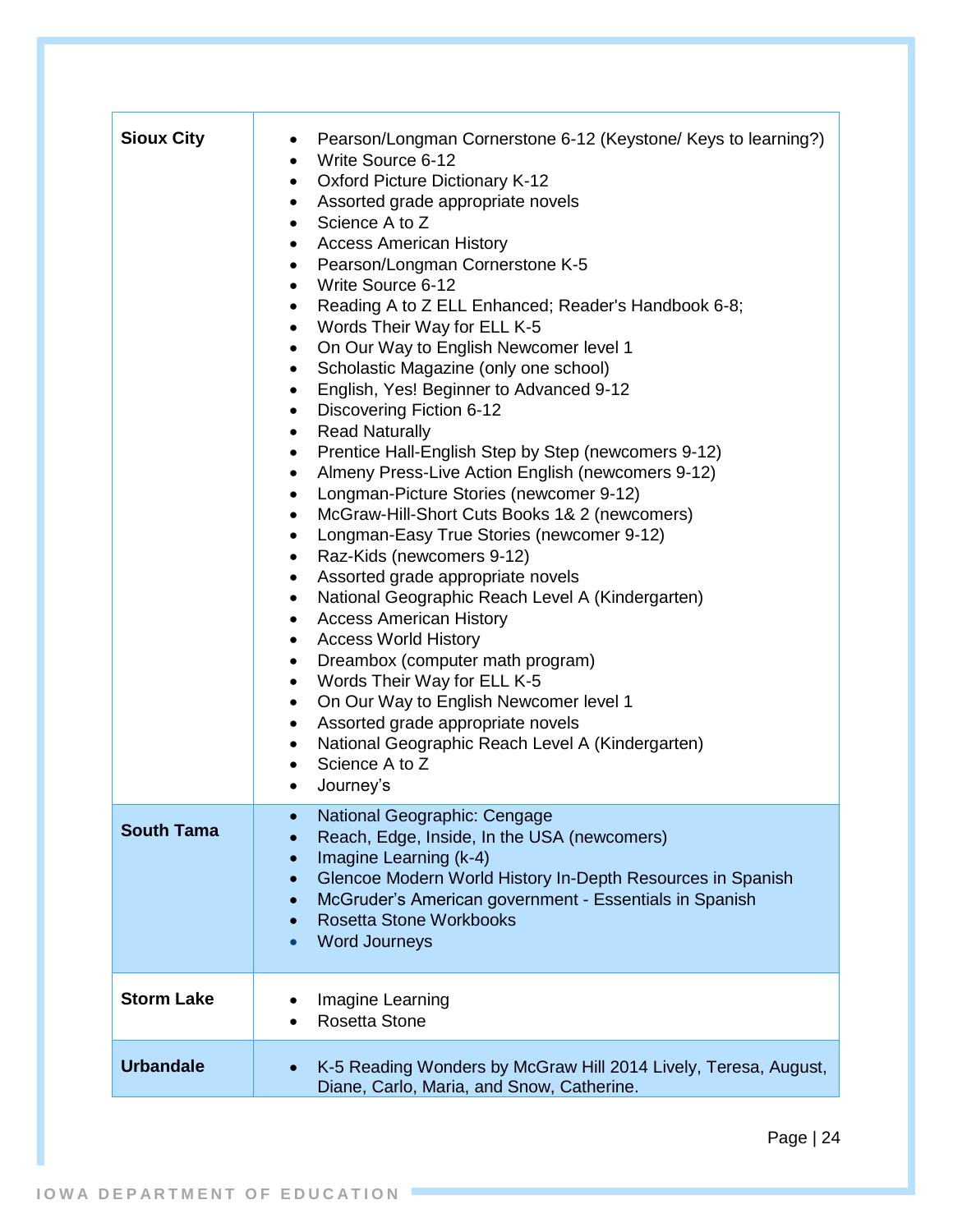|                                  | Vocabulary Improvement Program for English Language Learners<br>and Their Classmates. Paul H. Brookes Publishing Co., 2003.<br>Ebbers, Susan.<br>Vocabulary Through Morphemes, Suffixes, Prefixes, and Roots for<br>Intermediate Grades. Voyager Sopris Learning, 2011. Archer,<br>Anita. Rewards Program, Secondary.<br>Voyager Sopris Learning, 2014 Marchand-Martella, Nancy and<br>$\bullet$<br>Nelson, J. Ron.<br>The Multiple Meaning Vocabulary Program Level 11. Voyager<br>Sopris Learning, 2005.<br>Reading A-Z online program Science English Explorers and<br>$\bullet$<br>Differentiated Instruction Science Theme Sets, Benchmark<br>Education Company, middle level Access Newcomers Program,<br><b>Houghton Mifflin Harcourt Access</b><br>American History, Houghton Mifflin Harcourt<br>Access Science, Houghton Mifflin Harcourt,<br>$\bullet$<br>Imagine Learning, Academic Vocabulary Toolkit<br>$\bullet$<br>Kinsella/National Geographic<br>$\bullet$ |
|----------------------------------|------------------------------------------------------------------------------------------------------------------------------------------------------------------------------------------------------------------------------------------------------------------------------------------------------------------------------------------------------------------------------------------------------------------------------------------------------------------------------------------------------------------------------------------------------------------------------------------------------------------------------------------------------------------------------------------------------------------------------------------------------------------------------------------------------------------------------------------------------------------------------------------------------------------------------------------------------------------------------|
| <b>Waterloo</b>                  | Core<br>• National Geographic/Cengage Reach<br>K-5 - Reach<br>$\bullet$ 6-8 - Inside<br>9-12 - Inside the USA; Edge<br>Supplemental                                                                                                                                                                                                                                                                                                                                                                                                                                                                                                                                                                                                                                                                                                                                                                                                                                          |
|                                  | Rosetta Stone (phasing out and will not renew licenses December<br>2017)<br>Imagine Learning<br>Linda Ventriglia Rule of 3                                                                                                                                                                                                                                                                                                                                                                                                                                                                                                                                                                                                                                                                                                                                                                                                                                                   |
| <b>Waukee</b>                    | Rigor<br>Lexia <sub>5</sub><br><b>National Geographic</b><br><b>Literacy Footprints</b>                                                                                                                                                                                                                                                                                                                                                                                                                                                                                                                                                                                                                                                                                                                                                                                                                                                                                      |
| <b>West Des</b><br><b>Moines</b> | On Our Way to English<br>٠<br><b>Oxford Content Picture Dictionary</b><br>Oxford Content Picture Dictionary for Kids<br>Benchmark Literacy - English Explorers, Rigor<br>Leveled Literacy Intervention (LLI)<br>Words Their Way for English Learners<br><b>Access Newcomers</b><br>iReady<br>Inside the U.S.A. (National Geographic)<br>In the U.S. (National Geographic)<br>$\bullet$<br>Edge (National Geographic)<br>$\bullet$                                                                                                                                                                                                                                                                                                                                                                                                                                                                                                                                            |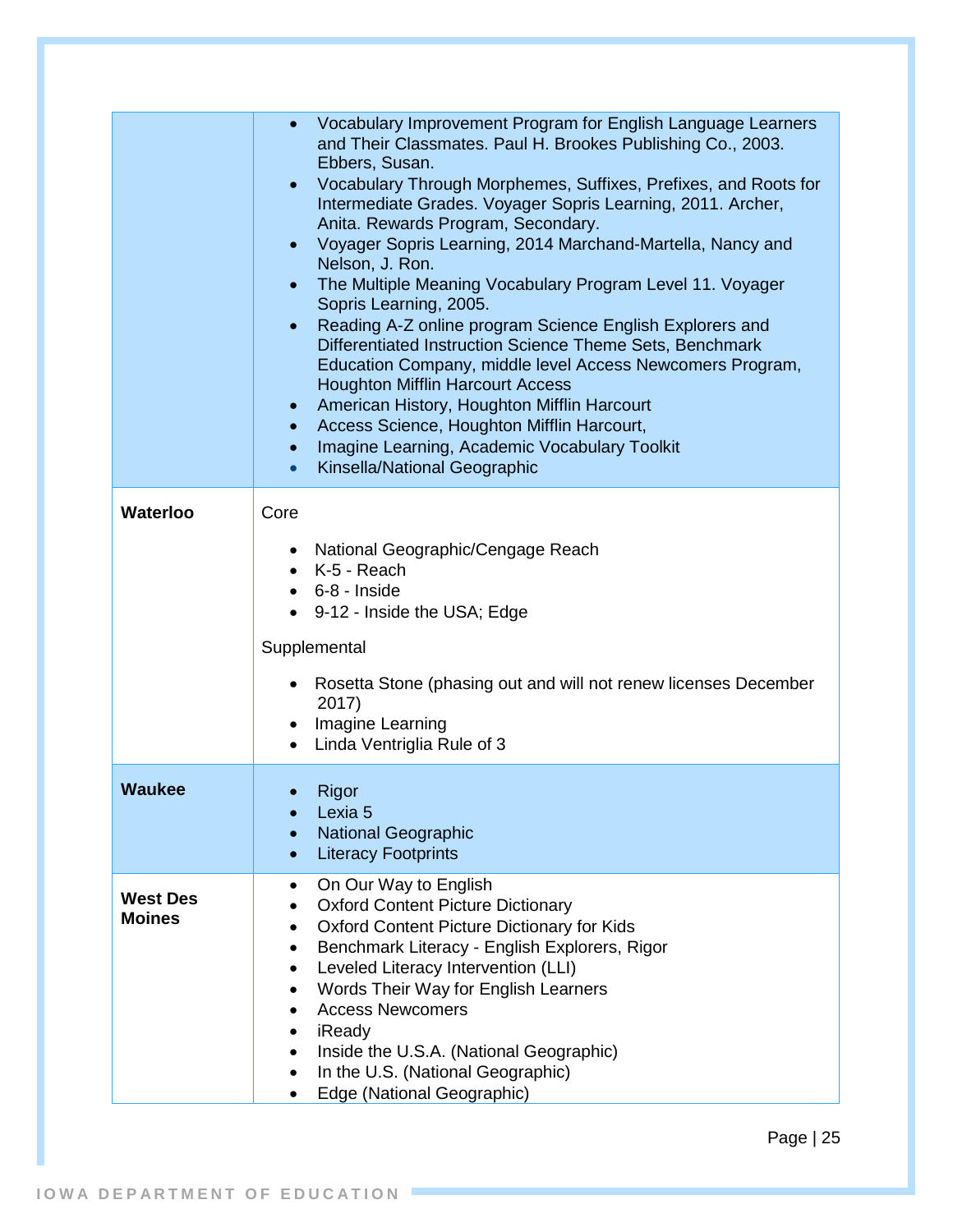|                     | Reading A-Z<br><b>NewsELA</b><br>Academic Vocabulary Toolkit (Kate Kinsella)<br>$\bullet$ |                                                 |  |  |  |  |  |
|---------------------|-------------------------------------------------------------------------------------------|-------------------------------------------------|--|--|--|--|--|
| <b>West Liberty</b> | Commercial Materials Used for Core & Supplemental Instruction for ELLs                    |                                                 |  |  |  |  |  |
|                     | Supplemental (support the Core in general education setting)                              |                                                 |  |  |  |  |  |
|                     | <b>Materials</b><br><b>Grade or Content Area</b>                                          |                                                 |  |  |  |  |  |
|                     | Calle de Lectura (Spanish edition<br>of Reading Street)                                   | K-5 Spanish Literacy (Dual<br>Language Program) |  |  |  |  |  |
|                     | Various sets of leveled readers in<br>Spanish                                             | K-5 Spanish Literacy (Dual<br>Language Program) |  |  |  |  |  |
|                     | <b>Envision Math in Spanish</b>                                                           | K-5 Math (Dual Language Program)                |  |  |  |  |  |
|                     | Interactive Science in Spanish<br>3-5 Science (Dual Language<br>Program)                  |                                                 |  |  |  |  |  |
|                     | History Alive! (media in Spanish)<br>K-5 Social Studies (Dual Language<br>Program)        |                                                 |  |  |  |  |  |
|                     | <b>Reading Street (Leveled</b><br>Readers, Weekly Skills/Story)                           | K-5 English Literacy                            |  |  |  |  |  |
|                     | El Gran Gatsby (Spanish)                                                                  | 11th Grade English III                          |  |  |  |  |  |
|                     | Read Works (readworks.org)<br>K-12 by Lexile                                              |                                                 |  |  |  |  |  |
|                     | Learn English Feel Good<br>$6 - 8$<br>(learnenglishfeelgood.org)                          |                                                 |  |  |  |  |  |
|                     | <b>Collection Series my.hrw.com</b>                                                       | Resource for Textbook 6-8                       |  |  |  |  |  |
|                     | <b>Smithsonian Tween Tribune</b>                                                          | $6 - 12$                                        |  |  |  |  |  |
|                     | $6 - 8$<br><b>Tesol Tasks</b><br>(http://tesoltasks.com/index.html)                       |                                                 |  |  |  |  |  |
|                     | $K-12$<br>K <sub>12</sub> Reader<br>(www.k12reader.com)                                   |                                                 |  |  |  |  |  |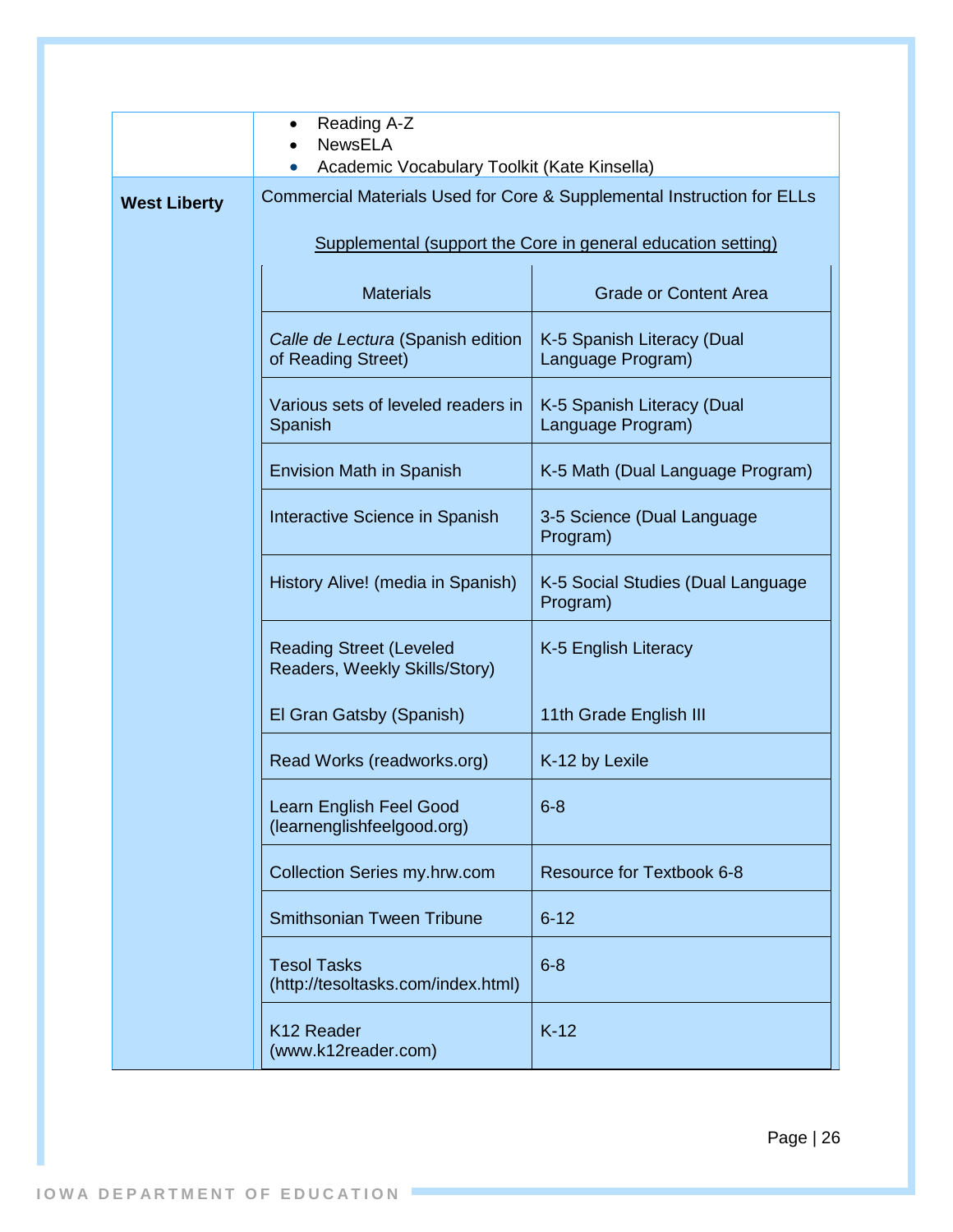A 2 Z Homeschooling (a2zhomeschooling.com)

#### **LIEP** (**used by ESL teachers** to improve access to the Core)

| <b>Materials</b>                                                                                                                              | <b>Grade or Content Area</b> |  |  |
|-----------------------------------------------------------------------------------------------------------------------------------------------|------------------------------|--|--|
| <b>Imagine Learning (language</b><br>literacy software for ELLs)                                                                              | $K-12$                       |  |  |
| Scholastic Magazines- Upfront,<br>Choices, and Scope                                                                                          | $9 - 12$                     |  |  |
| <b>National Geographic the Edge -</b><br><b>Red and Blue Books</b>                                                                            | $9 - 12$                     |  |  |
| Academic Vocabulary Toolkit Kate<br><b>Kinsella</b>                                                                                           | $9 - 12$                     |  |  |
| ST Math/Khan Academy/enVision<br>Math textbook/Big Ideas Math<br>book                                                                         | 9-12 (SLIFE Math students)   |  |  |
| Keys to Learning book and<br>workbook                                                                                                         | <b>Newcomers</b>             |  |  |
| <b>English for Everyone</b>                                                                                                                   | <b>Newcomers</b>             |  |  |
| Rigby On Our Way to English<br>(includes: posters, big books,<br>books, CD with songs/read aloud,<br>picture cards, learning masters,<br>etc) | <b>Newcomers</b>             |  |  |
| <b>Color Vowel Chart</b>                                                                                                                      | <b>Newcomers</b>             |  |  |
| <b>Tucker Signs</b>                                                                                                                           | <b>Newcomers</b>             |  |  |
| Reading A-Z (Leveled Readers<br>and Lessons)                                                                                                  |                              |  |  |
| <b>Reading Street (Leveled Readers</b><br>& ELL Posters)                                                                                      |                              |  |  |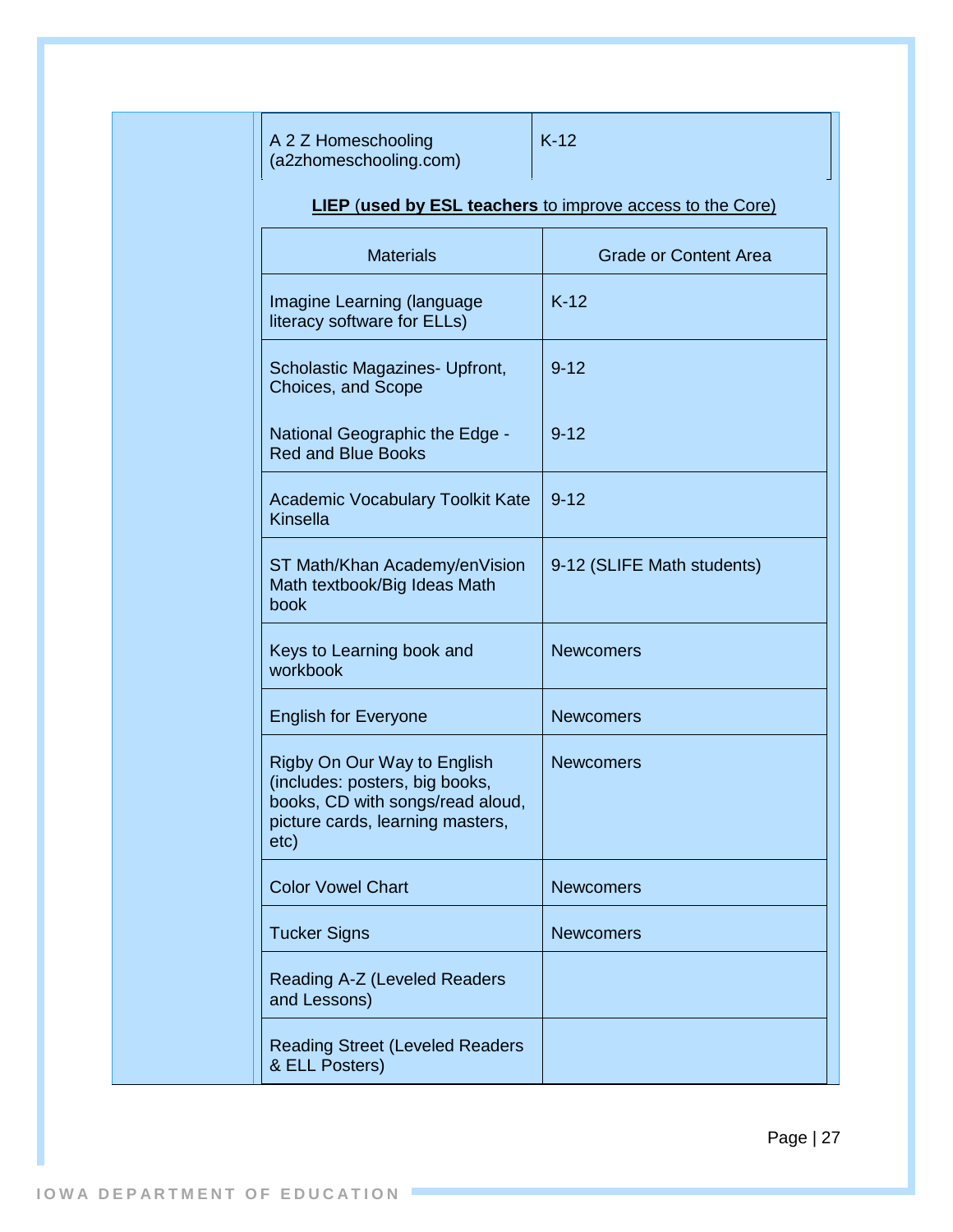| Scholastic Magazines: Upfront,<br><b>Choices &amp; Scope</b> |  |
|--------------------------------------------------------------|--|
| The Edge (National Geographic):<br>Red & Blue                |  |
| <b>Academic Vocabulary Toolkit</b><br>(Kate Kinsella) 1 & 2  |  |
| Keys to Learning (book &<br>workbook)                        |  |
| Ingles Para Todos                                            |  |
| Word Their Way with English<br>Language Learners             |  |
| <b>Interactive Grammar Notebook</b>                          |  |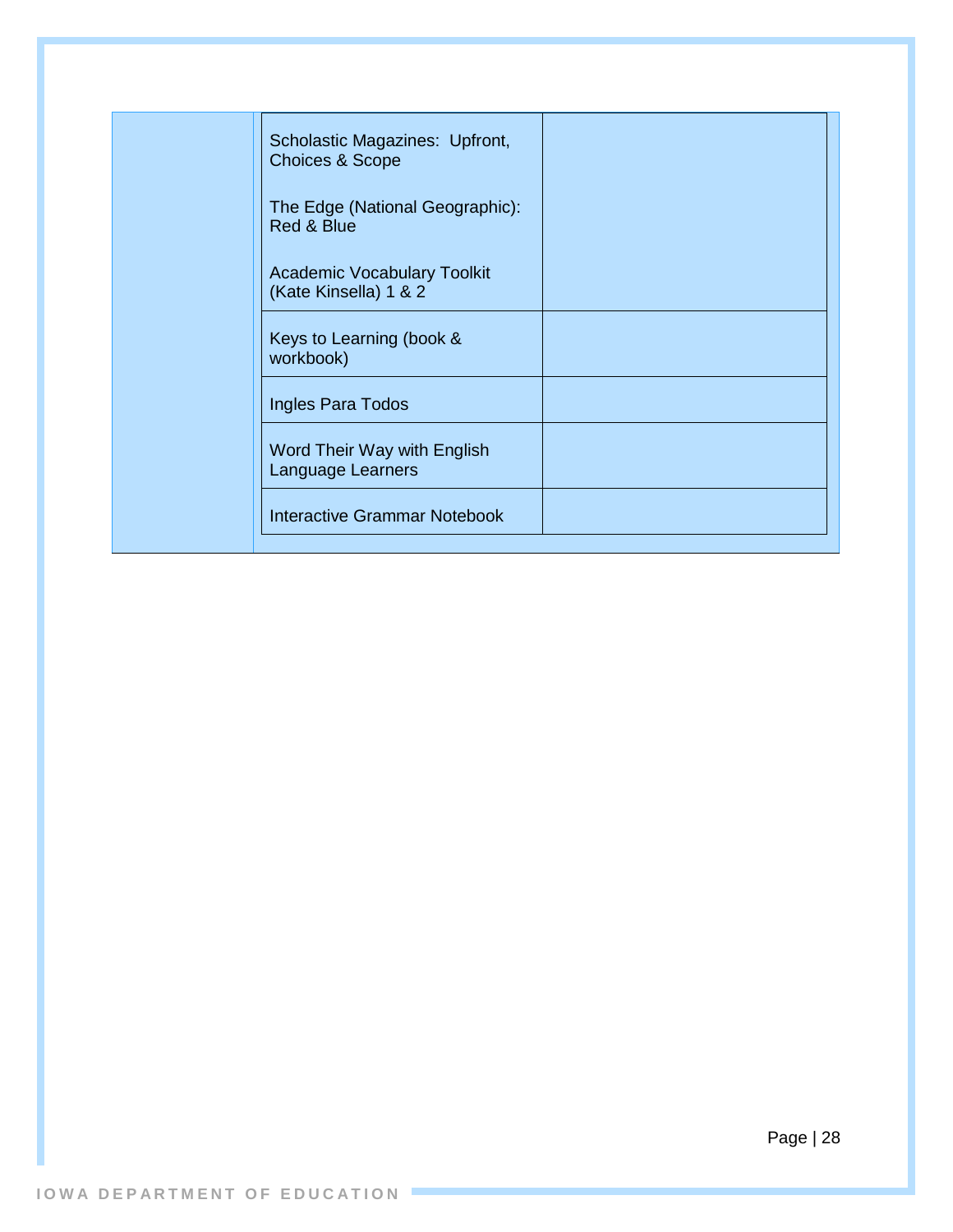## <span id="page-28-0"></span>**APPENDIX A: EXPENDITURES BY DISTRICT**

#### **FISCAL YEAR 2016 EXPENDITURES BY OBJECT CODE**

#### **TOP 25 DISTRICTS**

| <b>District Name</b>   | <b>Salaries</b> | <b>Benefits</b> | Purchased<br><b>Services</b> | <b>Supplies</b>          | Equipment/<br><b>Miscellaneous</b> | <b>Total</b> |
|------------------------|-----------------|-----------------|------------------------------|--------------------------|------------------------------------|--------------|
| Ames                   | 210,341         | 73,782          | 600                          | 9,027                    |                                    | 293,750      |
| Cedar Rapids           | 642,139         | 132,476         | 6,897                        | 6,945                    | ä,                                 | 788,458      |
| Clarke                 | 167,745         | 82,528          |                              | 413                      | 321                                | 251,007      |
| Columbus               | 177,617         | 69,737          | $\blacksquare$               | $\blacksquare$           |                                    | 247,354      |
| <b>Council Bluffs</b>  | 666,410         | 190,583         | 11,176                       | 69                       |                                    | 868,238      |
| Davenport              | 360,187         | 239,677         | $\blacksquare$               | $\overline{\phantom{a}}$ | $\ddot{\phantom{1}}$               | 599,864      |
| Denison                | 806,140         | 208,944         | 709                          | 622                      |                                    | 1,016,415    |
| Des Moines Independent | 6,321,171       | 2,425,861       | 17,685                       | $\overline{\phantom{a}}$ |                                    | 8,764,717    |
| <b>Dubuque</b>         | 211,397         | 87,356          | 2,215                        | ٠                        | ٠                                  | 300,968      |
| lowa City              | 1,095,665       | 295,829         | $\blacksquare$               | 46,007                   |                                    | 1,437,501    |
| Johnston               | 307,998         | 112,071         | 7,507                        | 2,174                    |                                    | 429,750      |
| Marshalltown           | 1,708,825       | 595,742         | 33,921                       | 6,844                    | 24,774                             | 2,370,105    |
| Muscatine              | 429,752         | 148,551         | 290                          |                          |                                    | 578,593      |
| Ottumwa                | 463,357         | 76,547          | $\blacksquare$               | $\overline{\phantom{a}}$ | 400                                | 540,304      |
| Perry                  | 492,770         | 176,117         | 799                          | 5,148                    | 899                                | 675,734      |
| Postville              | 160,112         | 61,705          | 24                           | 944                      |                                    | 222,785      |
| <b>Sioux Center</b>    | 159,088         | 42,196          | 2,976                        | 354                      |                                    | 204,615      |
| Sioux City             | 2,233,728       | 1,047,047       | 754                          | $\overline{\phantom{a}}$ |                                    | 3,281,529    |
| South Tama County      | 155,383         | 73,618          | 267                          | 9,323                    | 8,935                              | 247,526      |
| Storm Lake             | 903,602         | 484,591         | 1,635                        | 153                      |                                    | 1,389,981    |
| Urbandale              | 254,778         | 202,877         | 15,521                       | 2,485                    |                                    | 475,661      |
| Waterloo               | 820,334         | 368,488         | 4,584                        | 6,324                    |                                    | 1,199,729    |
| Waukee                 | 247,966         | 123,484         | 22,496                       | 292                      |                                    | 394,237      |
| West Des Moines        | 789,824         | 355,356         | 33                           | 8,678                    |                                    | 1,153,892    |
| <b>West Liberty</b>    | 222,922         | 86,271          | 14,891                       | 6,115                    | 4,477                              | 334,676      |
| <b>State Total</b>     | 20,009,252      | 7,761,435       | 144,980                      | 111,916                  | 39,806                             | 28,067,390   |

(Due to rounding totals may not equal)